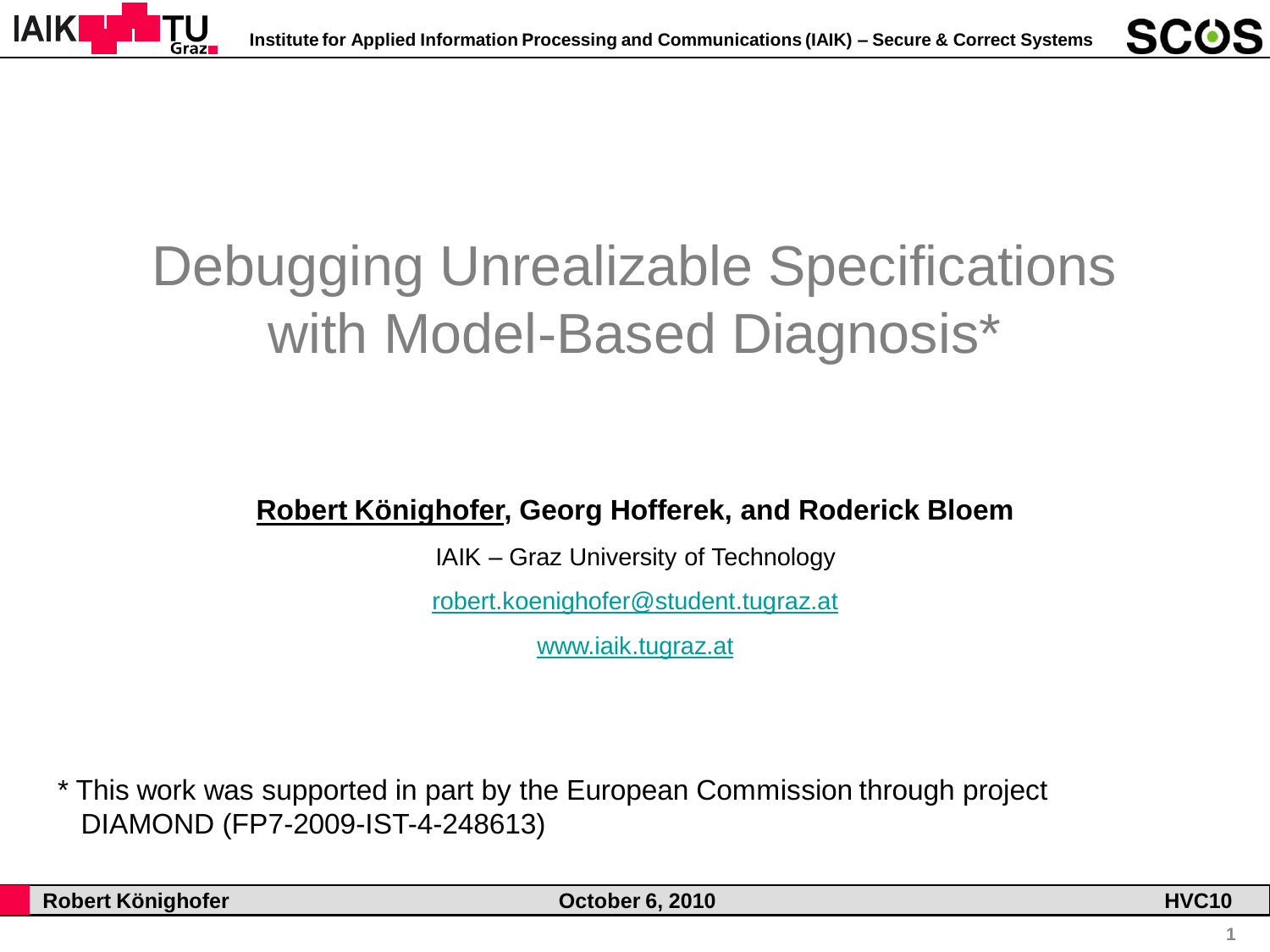

## **Contents**

#### **-** Motivation

- Model-Based Diagnosis (MBD)
- **MBD for Unrealizable Specifications**
- **Experimental Results**
- Conclusion
- **Questions and Discussion**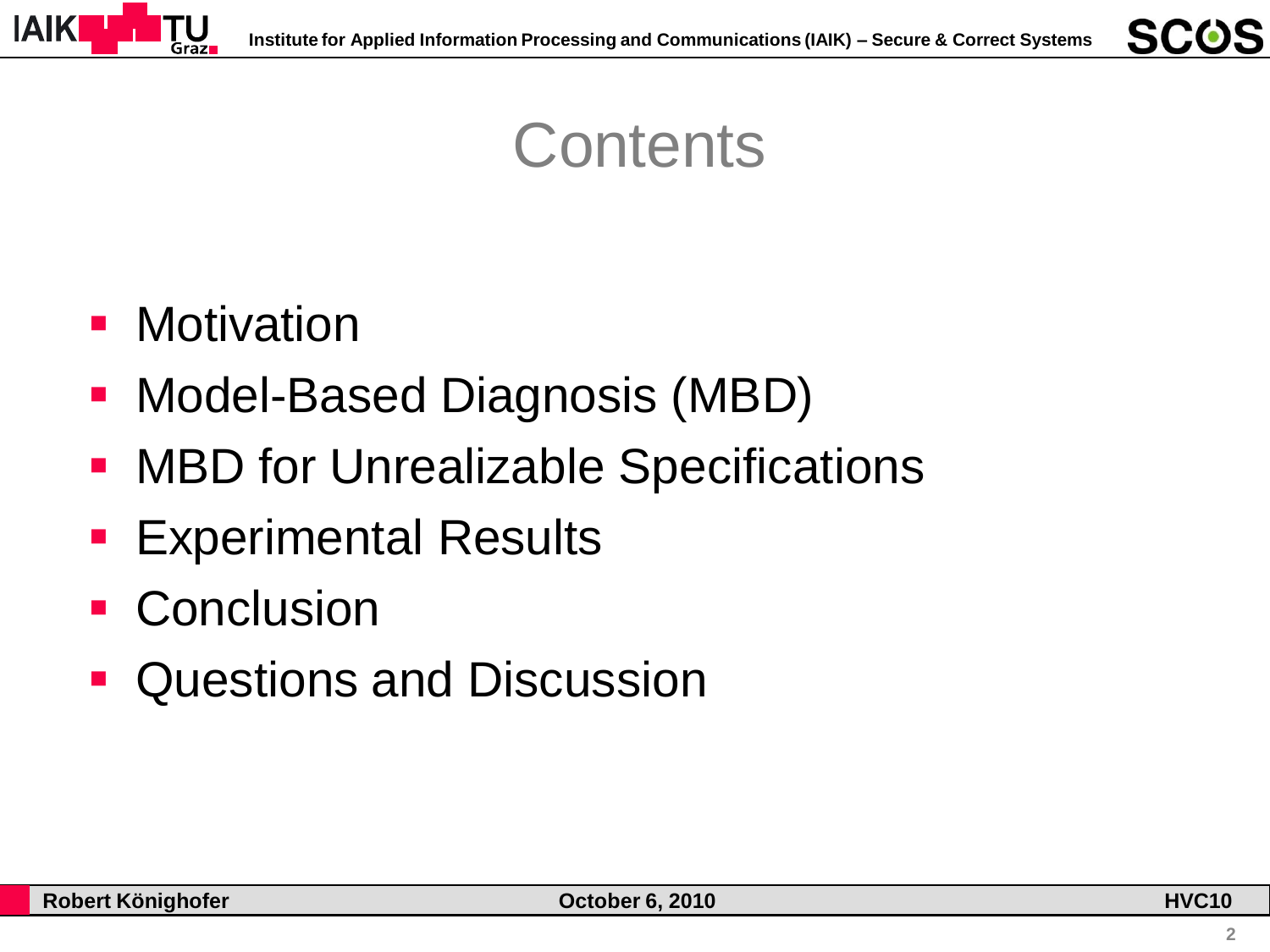

# **Motivation**

#### **-** Assumed design flow:



**SCOS**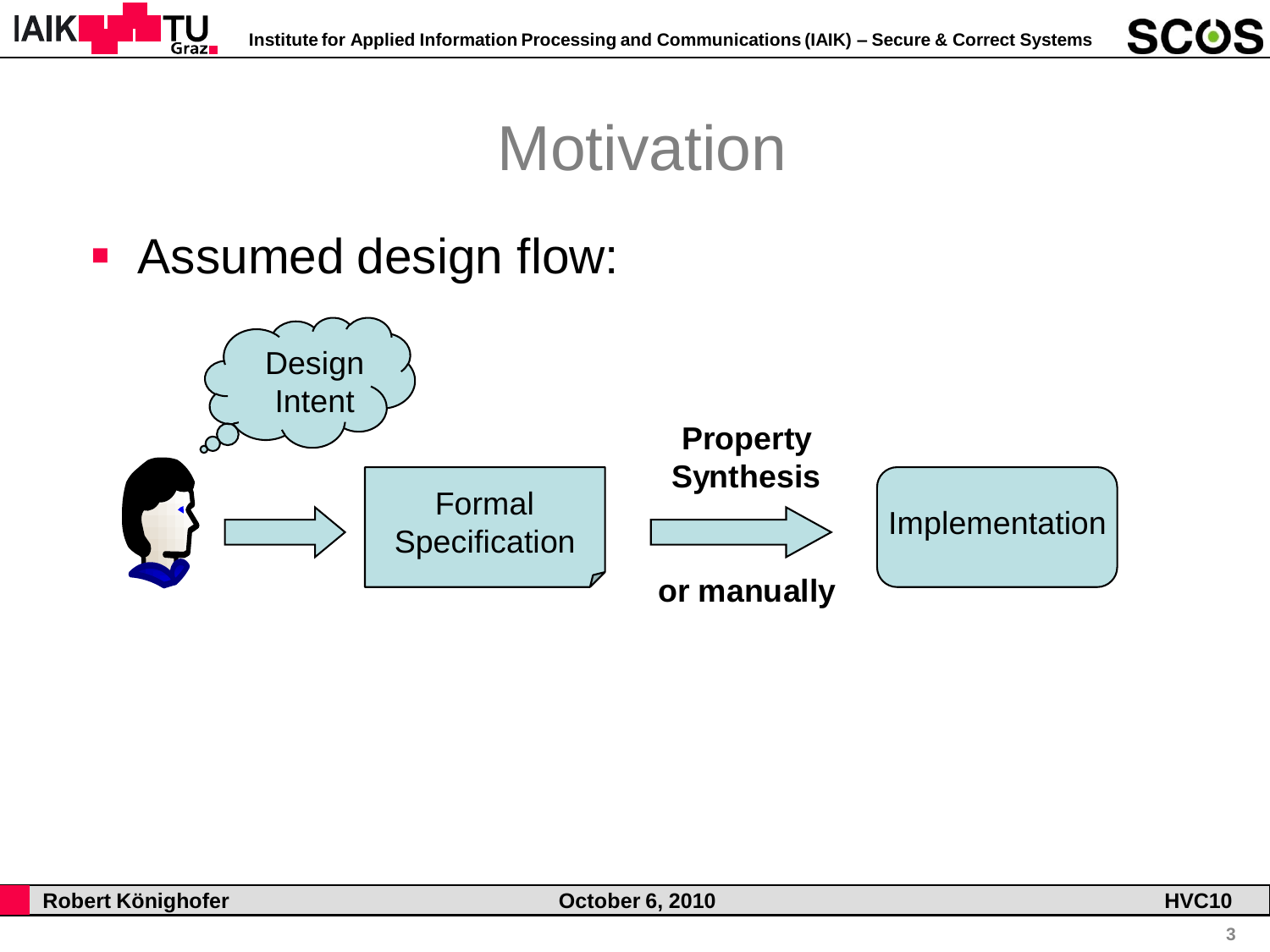

# **Motivation**

#### **-** Assumed design flow:



#### **Addressed Problem**:

Debugging of formal specifications before an implementation is available

Our main motivation: property synthesis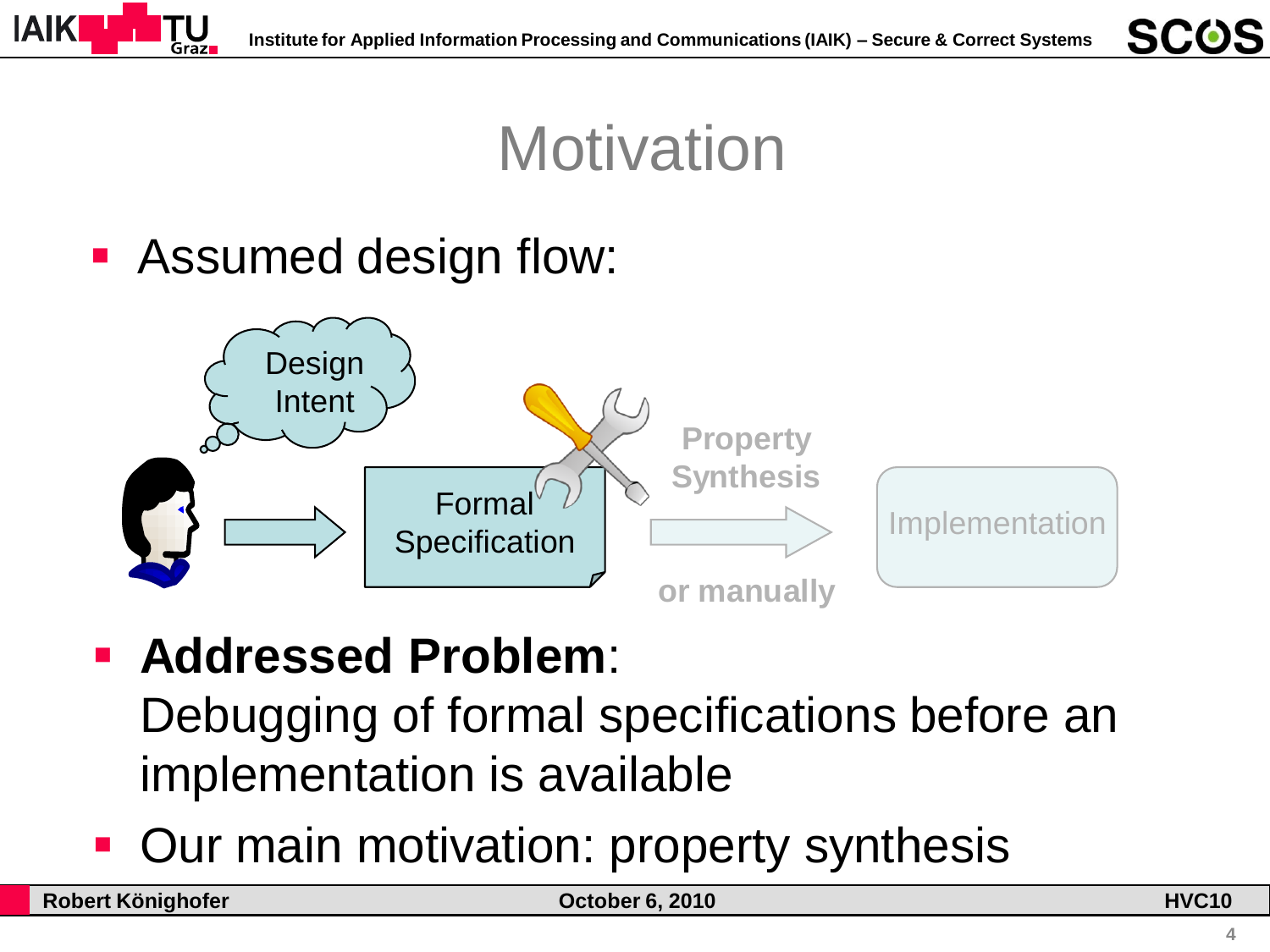

# **Motivation**

The specification has to be correct!



- We focus on debugging **unrealizability**
- Unsoundness can be reduced to unrealizability [Königh09]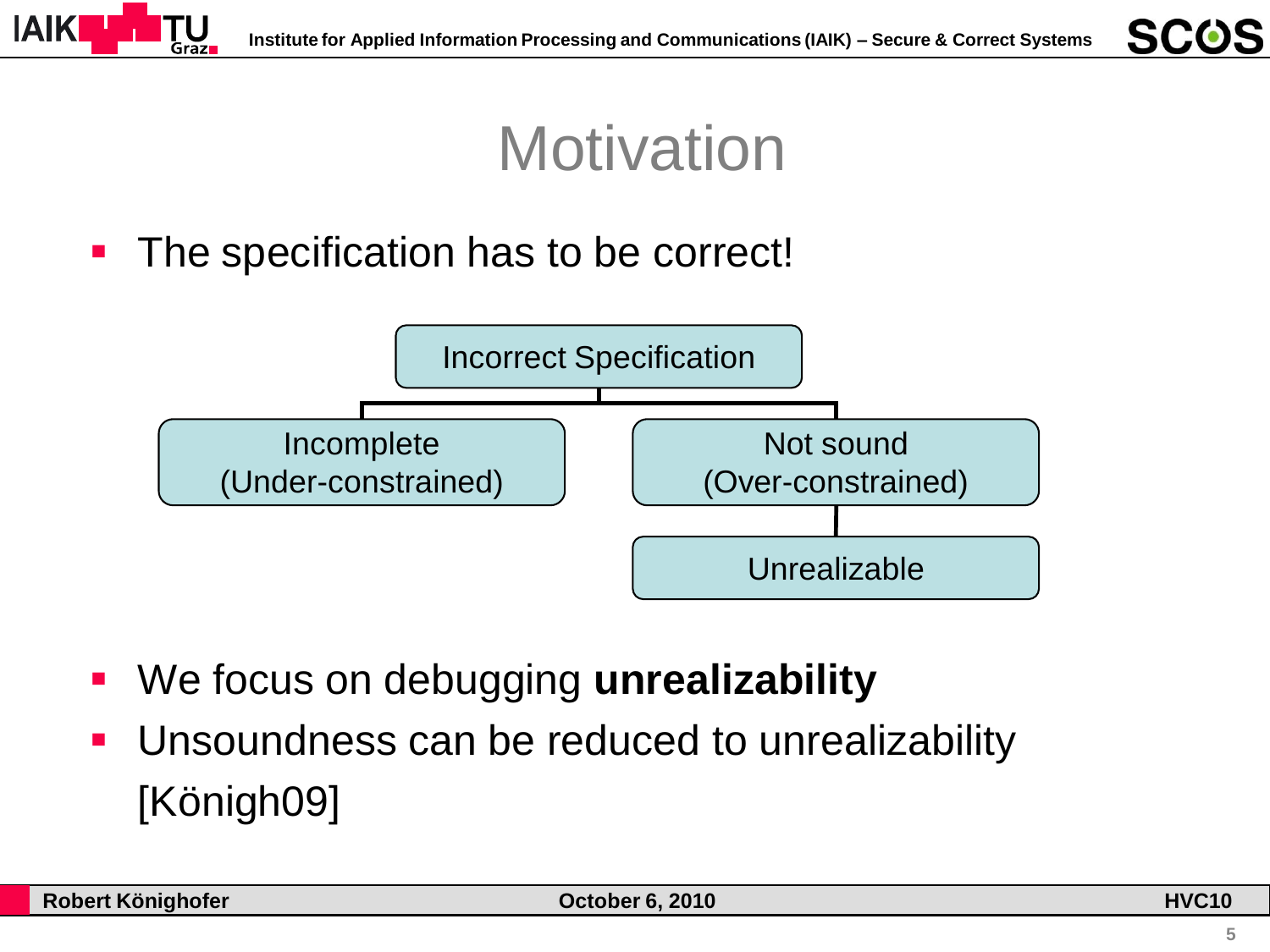

**Setting** 

**Reactive Systems:** 



**Temporal specifications of the form**  $(A, G)$ 

- $\blacksquare$  A = set of environment assumptions
- $\blacksquare$  G = set of system guarantees
- If the environment fulfills all  $a \in A$ , the system must fulfill all  $g \in G$
- Special case:  $A = \{\}$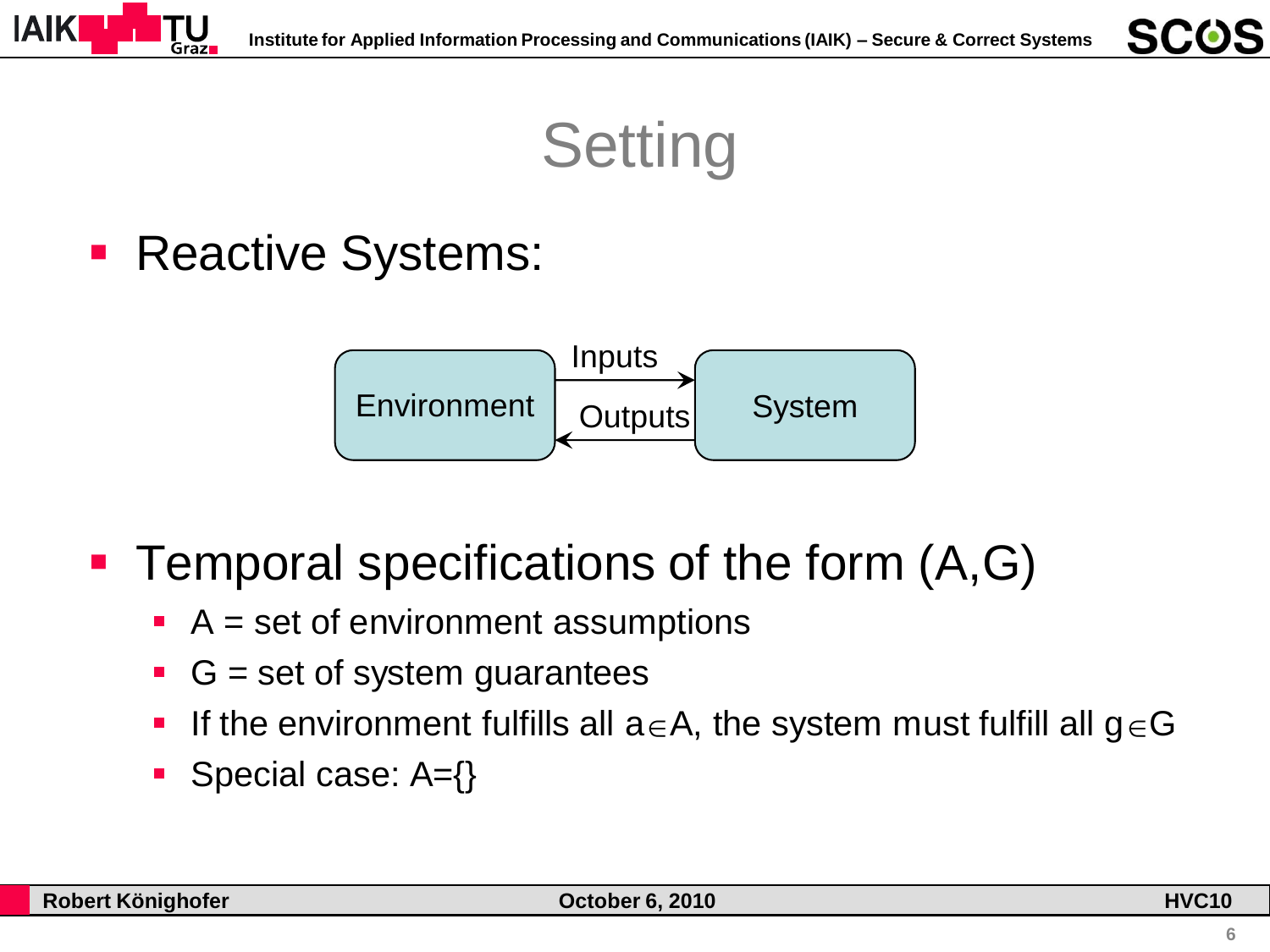

# Setting - Realizability

#### Realizable:

- Implementable by a Mealy machine
- $\rightarrow \forall \overline{\textit{in}} : \exists \textit{out} : (\textit{in} \parallel \textit{out}) \models \textit{Spec}$
- + outputs depend on past and present inputs only
- $\forall in : \exists out : (in \mathop{||} out) \models Spec$ <br>
  $\rightarrow$  outputs depend on past and present inputs<br>
 Satisfiable:  $\exists in : \exists out : (in \mathop{||} out) \models Spec$
- *always*(OUT=1) *always*(OUT=0)
	- unsatisfiable, unrealizable
- **always**( $IN=1 \Rightarrow OUT=1) \land always(N=1 \Rightarrow OUT=0)$ 
	- satisfiable, unrealizable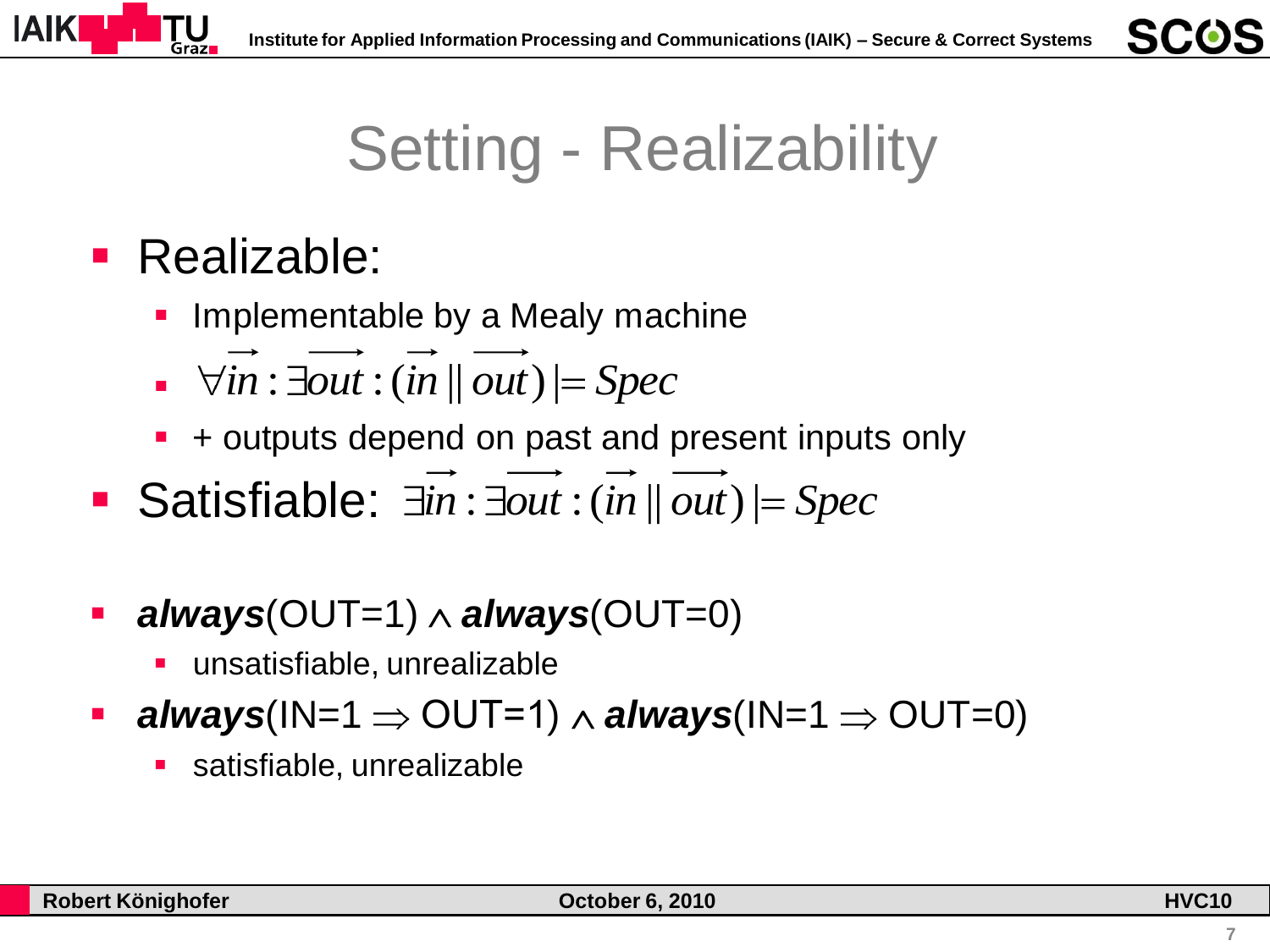

# Model-Based Diagnosis [Reiter87]

## **Given:**

- System Description-
- Components  $\square$
- **Observation**
- **Contradiction**



# **Find:**

• Which components may be responsible for the observation?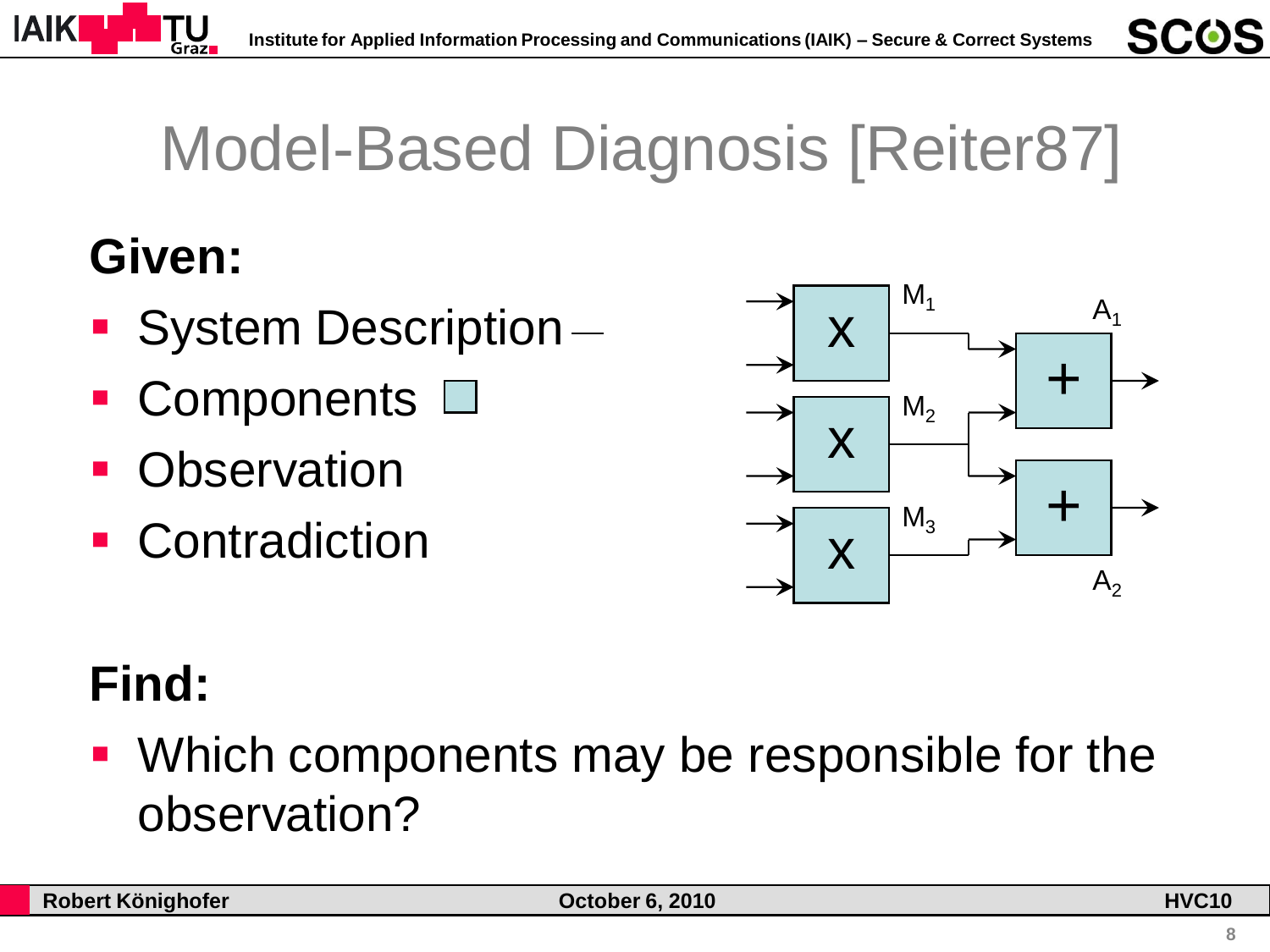

# Model-Based Diagnosis [Reiter87]

## **Given:**

- System Description-
- Components  $\square$
- Observation
- **Contradiction**



# **Find:**

• Which components may be responsible for the observation?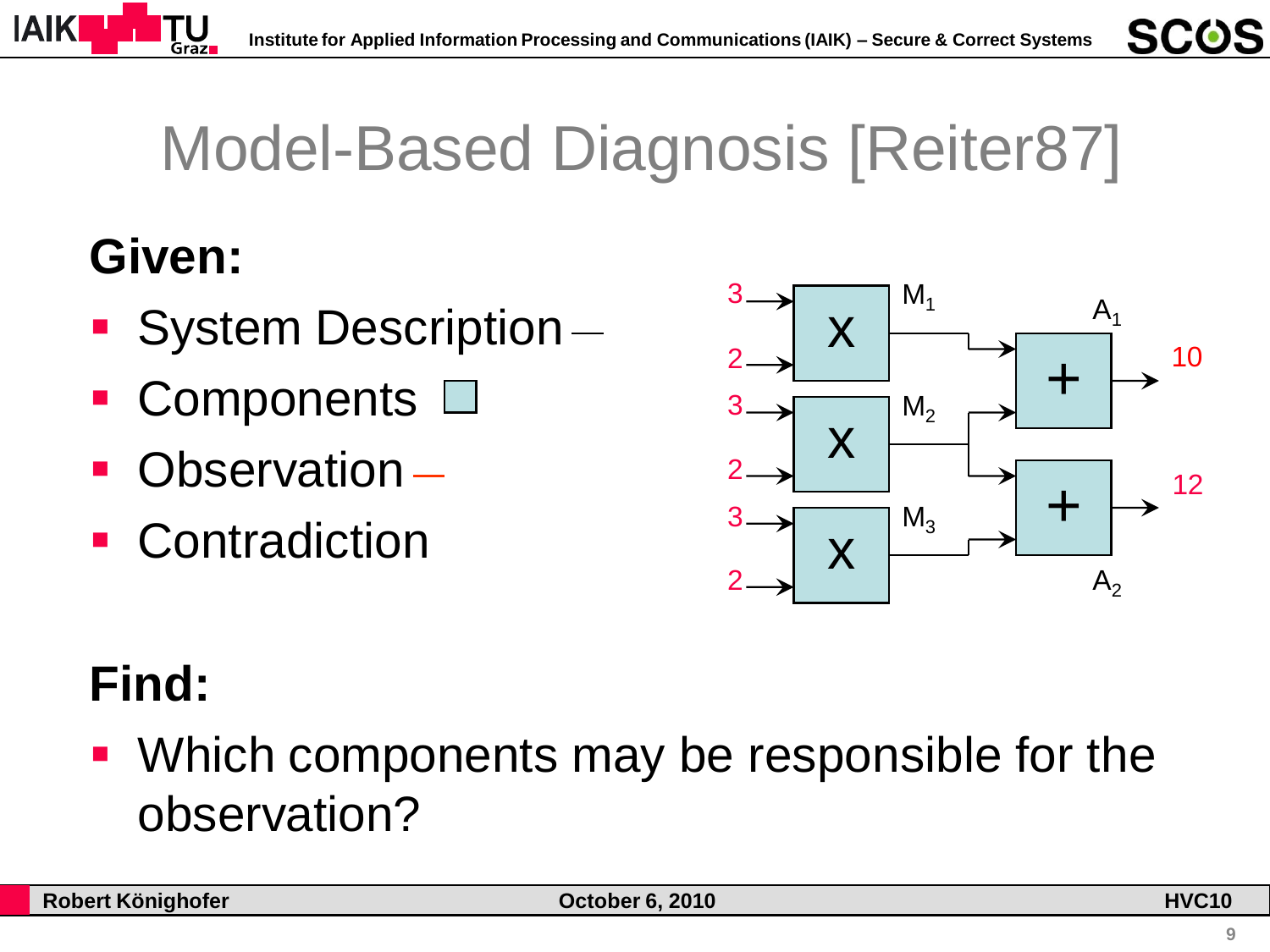

# Model-Based Diagnosis [Reiter87]

## **Given:**

- System Description-
- Components  $\square$
- Observation
- Contradiction  $\ell$



# **Find:**

• Which components may be responsible for the observation?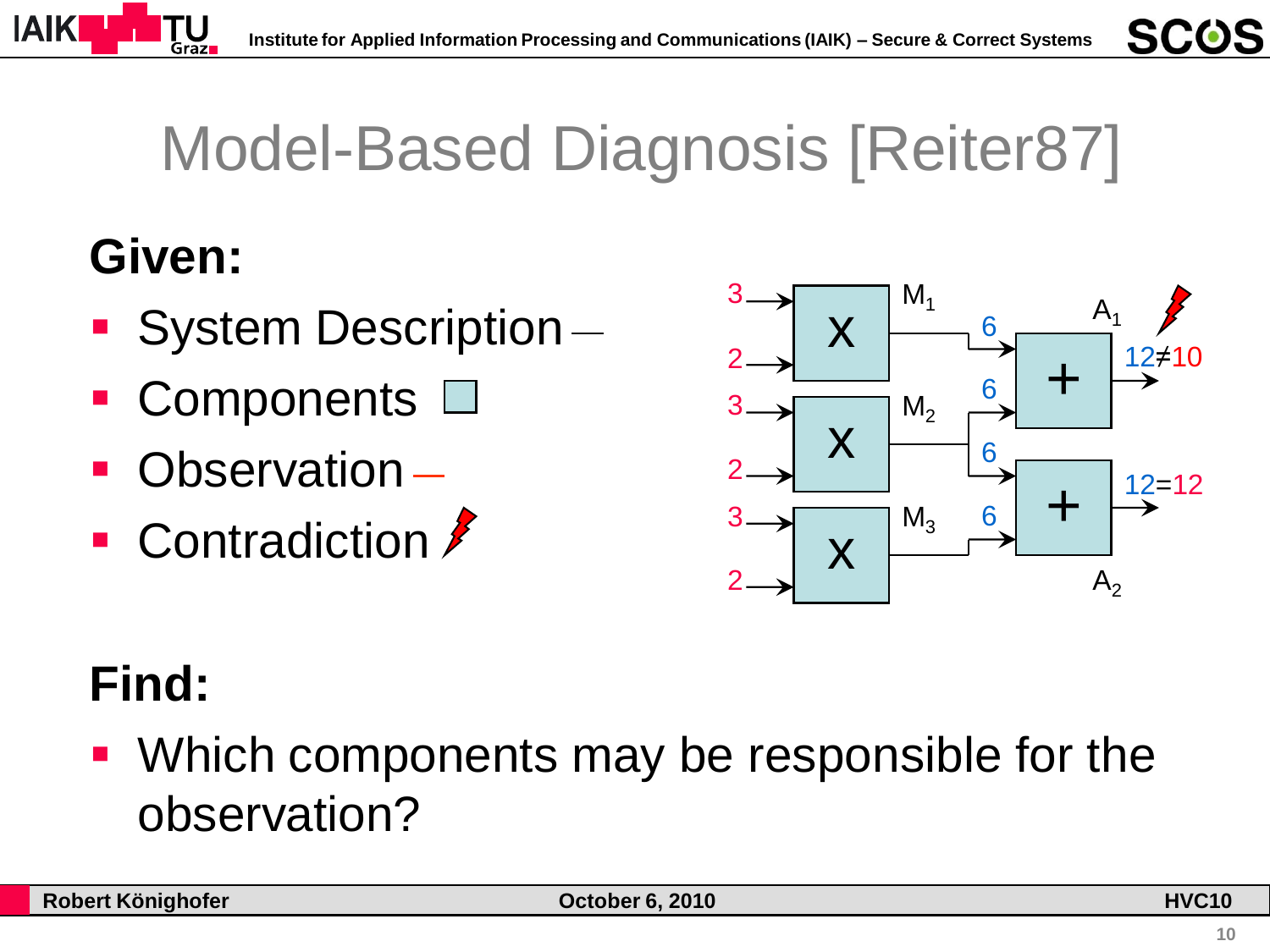

Model-Based Diagnosis [Reiter87]: Conflicts and Diagnoses

### **Conflicts**

- Sets of components that cannot all behave normally
- $\blacksquare$  {M<sub>1</sub>, M<sub>2</sub>, A<sub>1</sub>}, {M<sub>1</sub>, M<sub>3</sub>, A<sub>1</sub>, A<sub>2</sub>}, ...,  $\{M_1, M_2, M_3, A_1, A_2\}$



### **Diagnoses**

- Minimal sets of components that, if assumed to behave abnormally, explain the observation
- $\blacksquare$  {M<sub>1</sub>},{A<sub>1</sub>},{M<sub>2</sub>,M<sub>3</sub>},{A<sub>2</sub>,M<sub>2</sub>}, but not e.g. {M<sub>3</sub>,A<sub>2</sub>}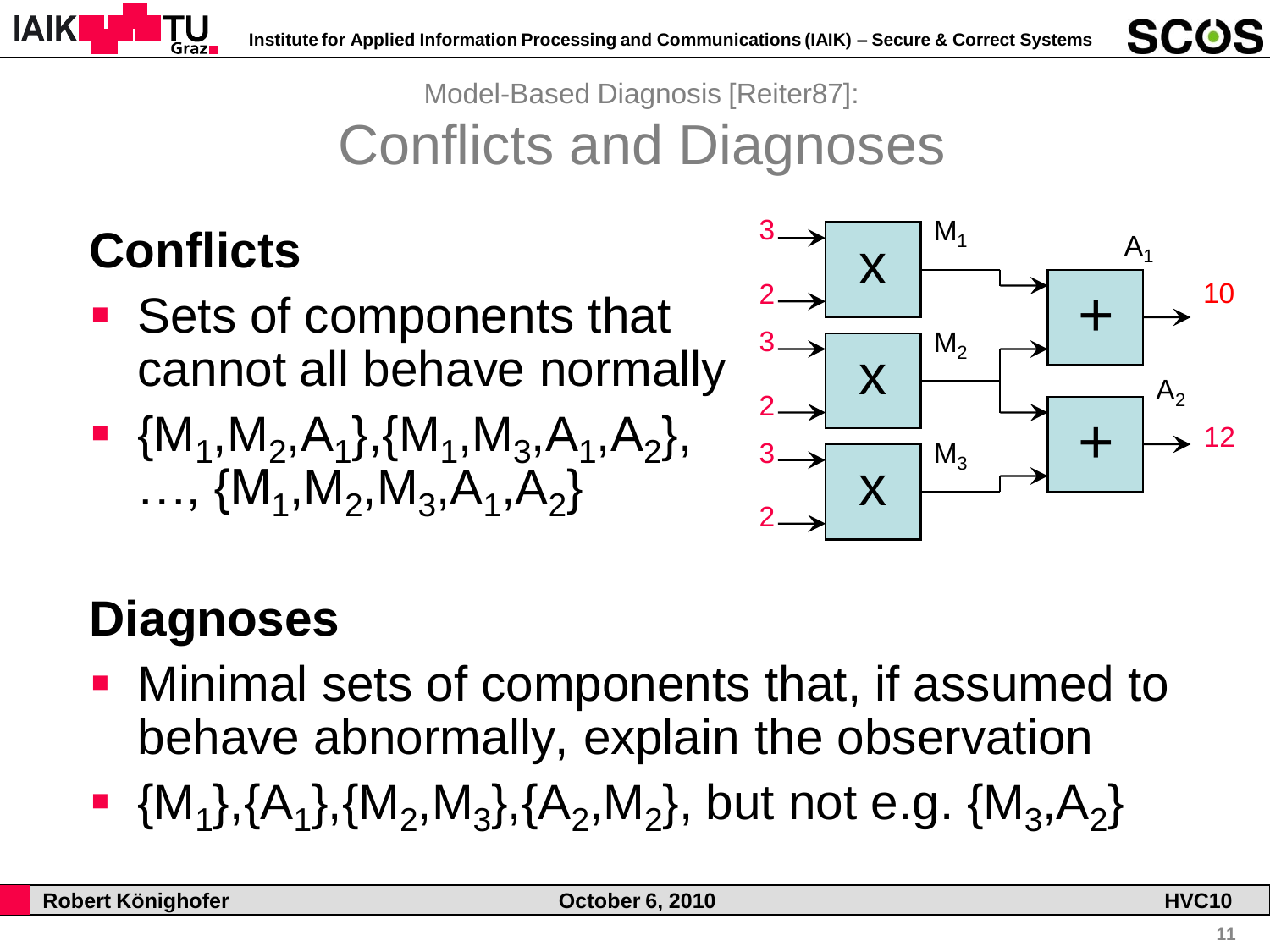

Model-Based Diagnosis [Reiter87]: Conflicts and Diagnoses

### **Conflicts**

- Sets of components that cannot all behave normally
- $\blacksquare$  {M<sub>1</sub>, M<sub>2</sub>, A<sub>1</sub>}, {M<sub>1</sub>, M<sub>3</sub>, A<sub>1</sub>, A<sub>2</sub>}, ...,  $\{M_1, M_2, M_3, A_1, A_2\}$



### **Diagnoses**

- Minimal sets of components that, if assumed to behave abnormally, explain the observation
- $\blacksquare$  {M<sub>1</sub>},{A<sub>1</sub>},{M<sub>2</sub>,M<sub>3</sub>},{A<sub>2</sub>,M<sub>2</sub>}, but not e.g. {M<sub>3</sub>,A<sub>2</sub>}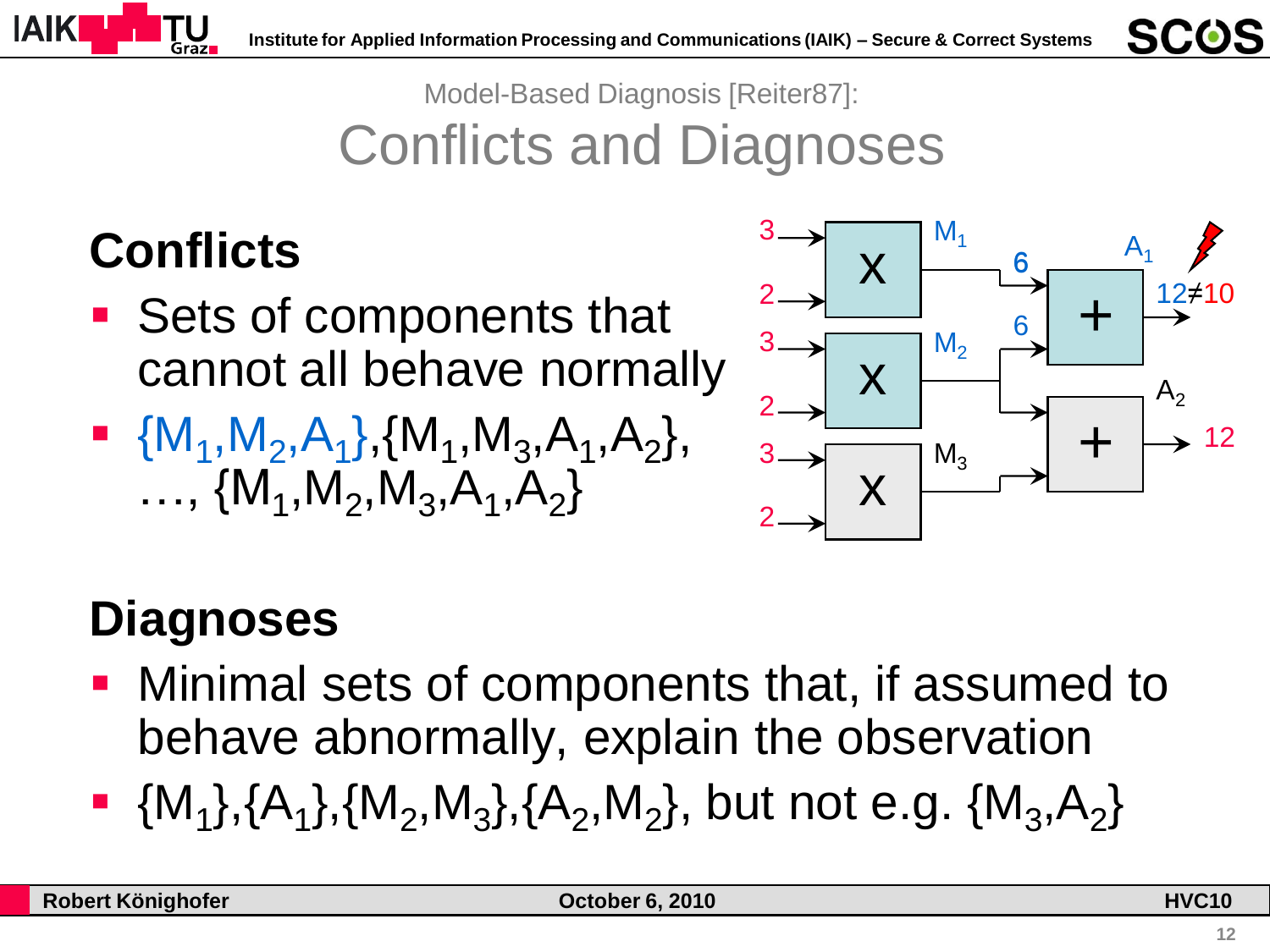

Model-Based Diagnosis [Reiter87]:

Conflicts and Diagnoses

### **Conflicts**

- Sets of components that cannot all behave normally
- $\blacksquare$  {M<sub>1</sub>, M<sub>2</sub>, A<sub>1</sub>}, {M<sub>1</sub>, M<sub>3</sub>, A<sub>1</sub>, A<sub>2</sub>}, ...,  $\{M_1, M_2, M_3, A_1, A_2\}$



#### **Diagnoses**

- Minimal sets of components that, if assumed to behave abnormally, explain the observation
- $\blacksquare \{M_1\}, \{A_1\}, \{M_2, M_3\}, \{A_2, M_2\}, \text{ but not e.g. } \{M_3, A_2\}$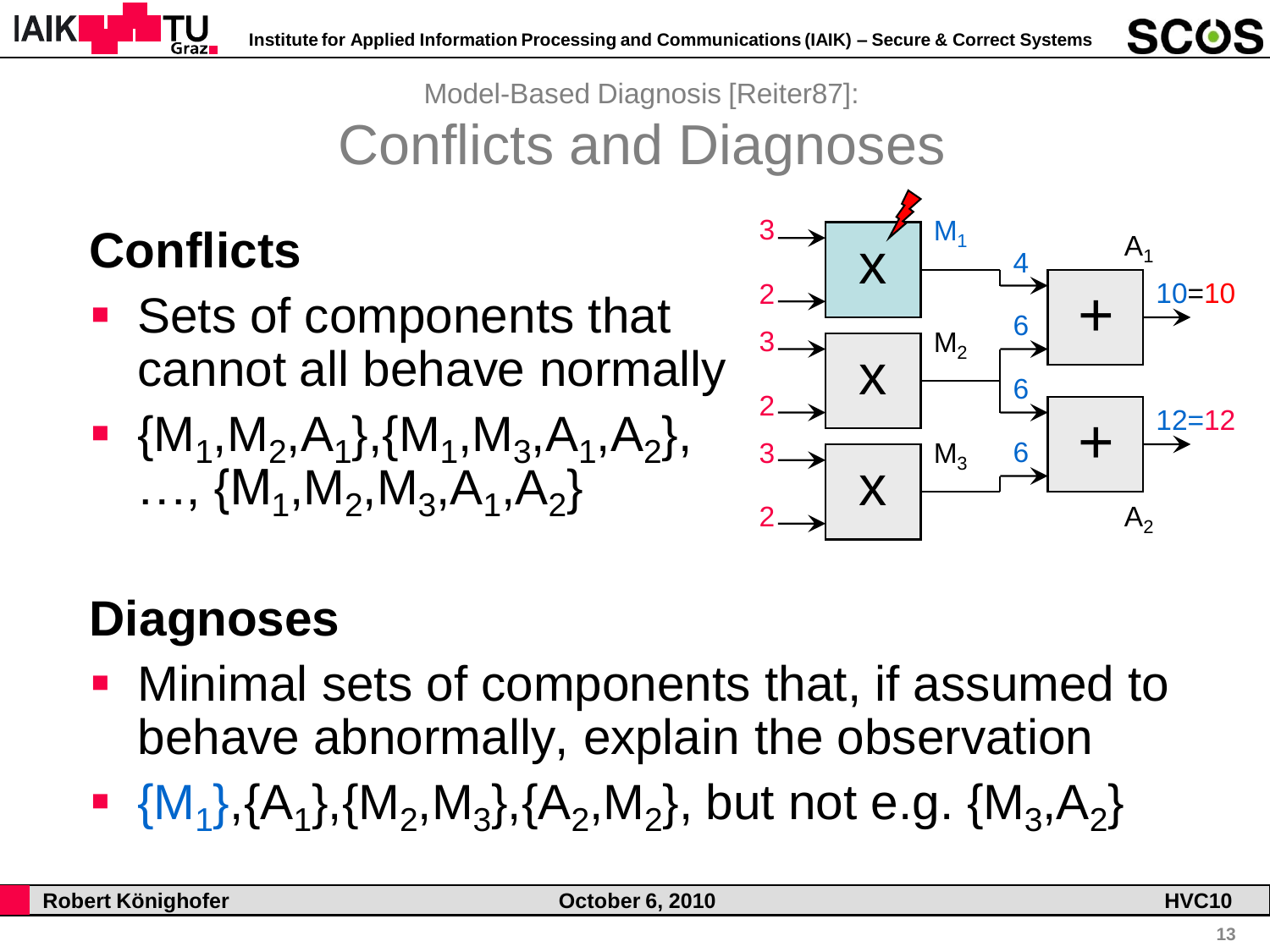

Model-Based Diagnosis [Reiter87]: Diagnosis Computation

- **E** Every diagnosis must have at least one element in common with every conflict
- Such a set is called "hitting set"
- $\rightarrow$  Compute all minimal hitting sets for the collection of all (minimal) conflicts
- Algorithm: e.g. hitting set tree algorithm of [Reiter87]

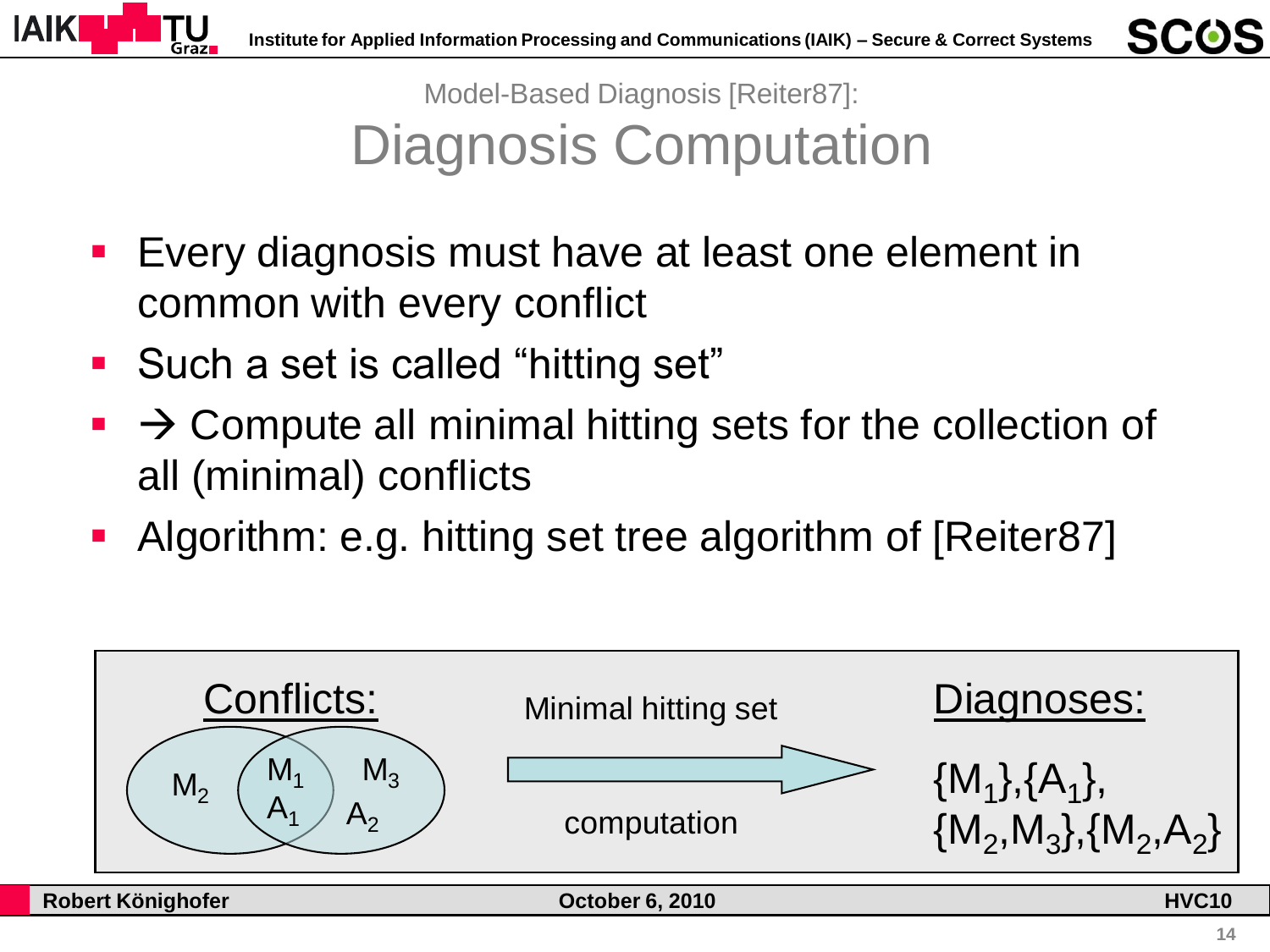

# MBD for Unrealizable Specs

- **System Description**
- **Components**
- **Observation**
- **Contradiction**

$$
\begin{vmatrix} g_1: G(I_1=0 \Rightarrow O_1=1) \\ g_2: G(I_1=1 \Rightarrow O_1=0) \\ g_3: G(I_1 \Leftrightarrow O_1 \wedge I_2 \Leftrightarrow O_2) \end{vmatrix}
$$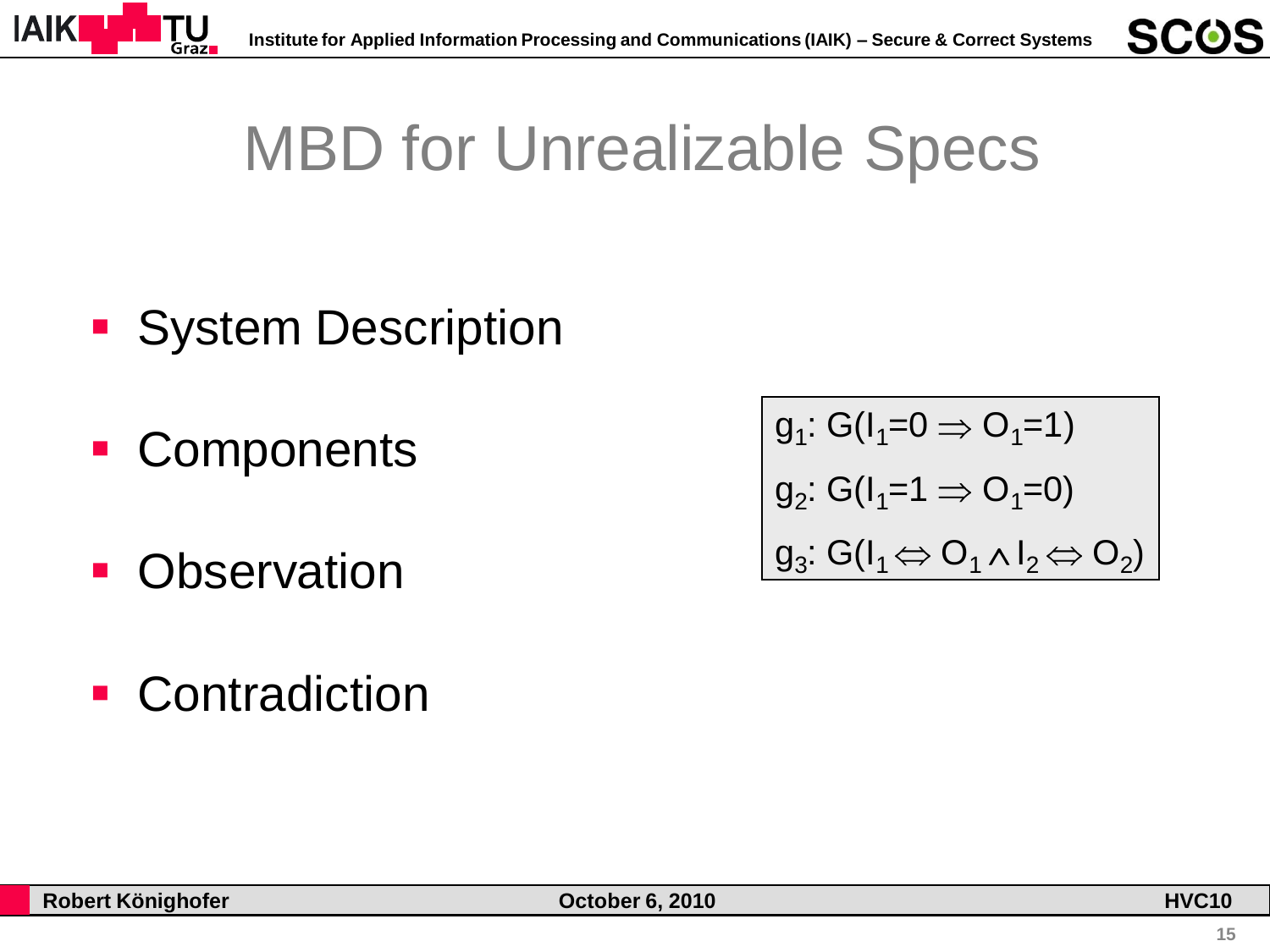

# MBD for Unrealizable Specs

### **System Description**

- The entire specification
- Components
	- **Properties**
- **Observation**
- **Contradiction**

$$
\begin{aligned}\n\mathbf{g}_1: G(\mathbf{l}_1=0 \Rightarrow \mathbf{O}_1=1) \\
\mathbf{g}_2: G(\mathbf{l}_1=1 \Rightarrow \mathbf{O}_1=0) \\
\mathbf{g}_3: G(\mathbf{l}_1 \Leftrightarrow \mathbf{O}_1 \wedge \mathbf{l}_2 \Leftrightarrow \mathbf{O}_2)\n\end{aligned}
$$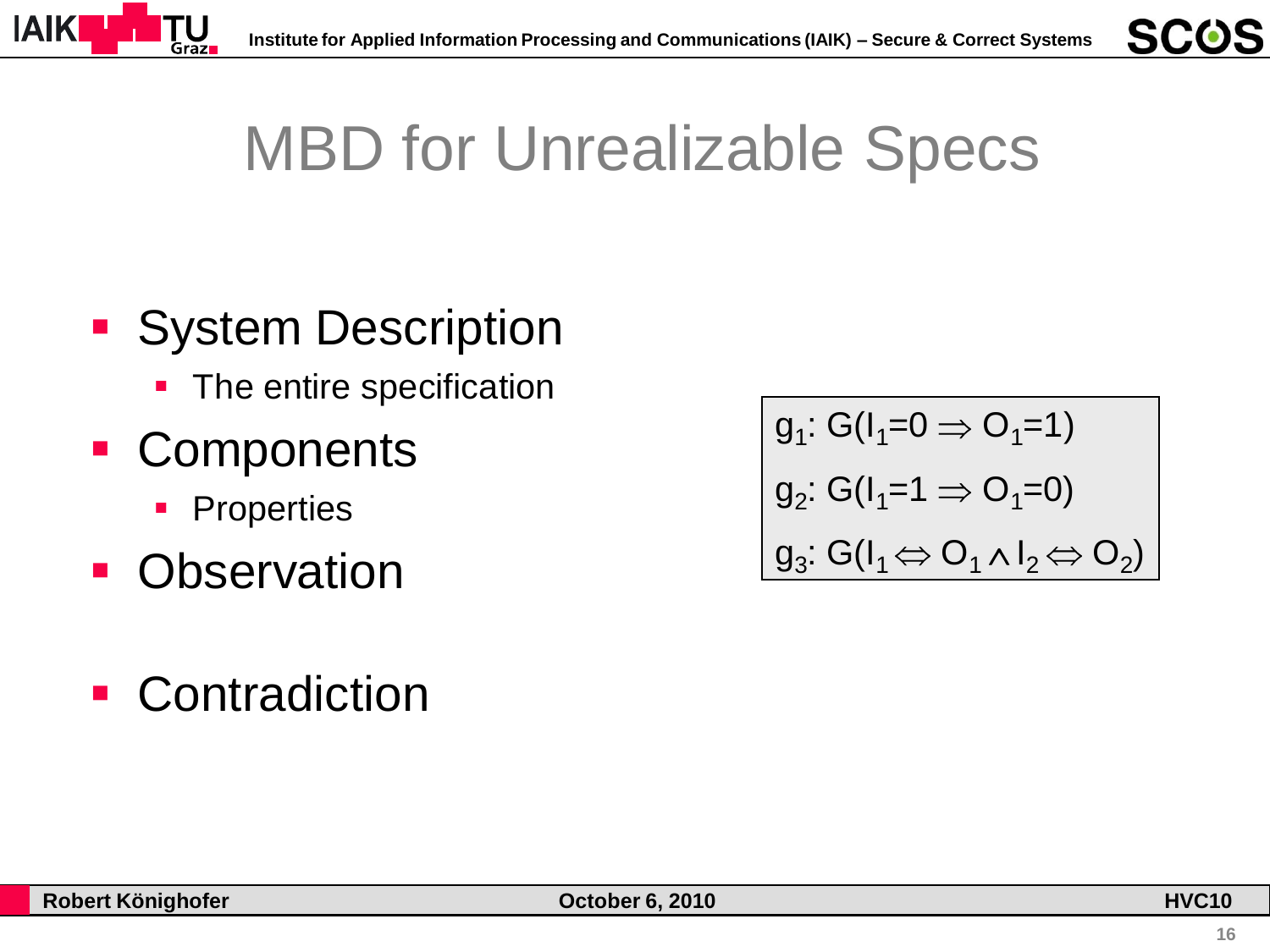

# MBD for Unrealizable Specs

### **System Description**

• The entire specification

### ■ Components

- **Properties**
- **Observation** 
	- **None**
- **Contradiction** 
	- **Unrealizability**

$$
\begin{aligned}\n\mathbf{g}_1: G(\mathbf{l}_1=0 \Rightarrow \mathbf{O}_1=1) \\
\mathbf{g}_2: G(\mathbf{l}_1=1 \Rightarrow \mathbf{O}_1=0) \\
\mathbf{g}_3: G(\mathbf{l}_1 \Leftrightarrow \mathbf{O}_1 \wedge \mathbf{l}_2 \Leftrightarrow \mathbf{O}_2)\n\end{aligned}
$$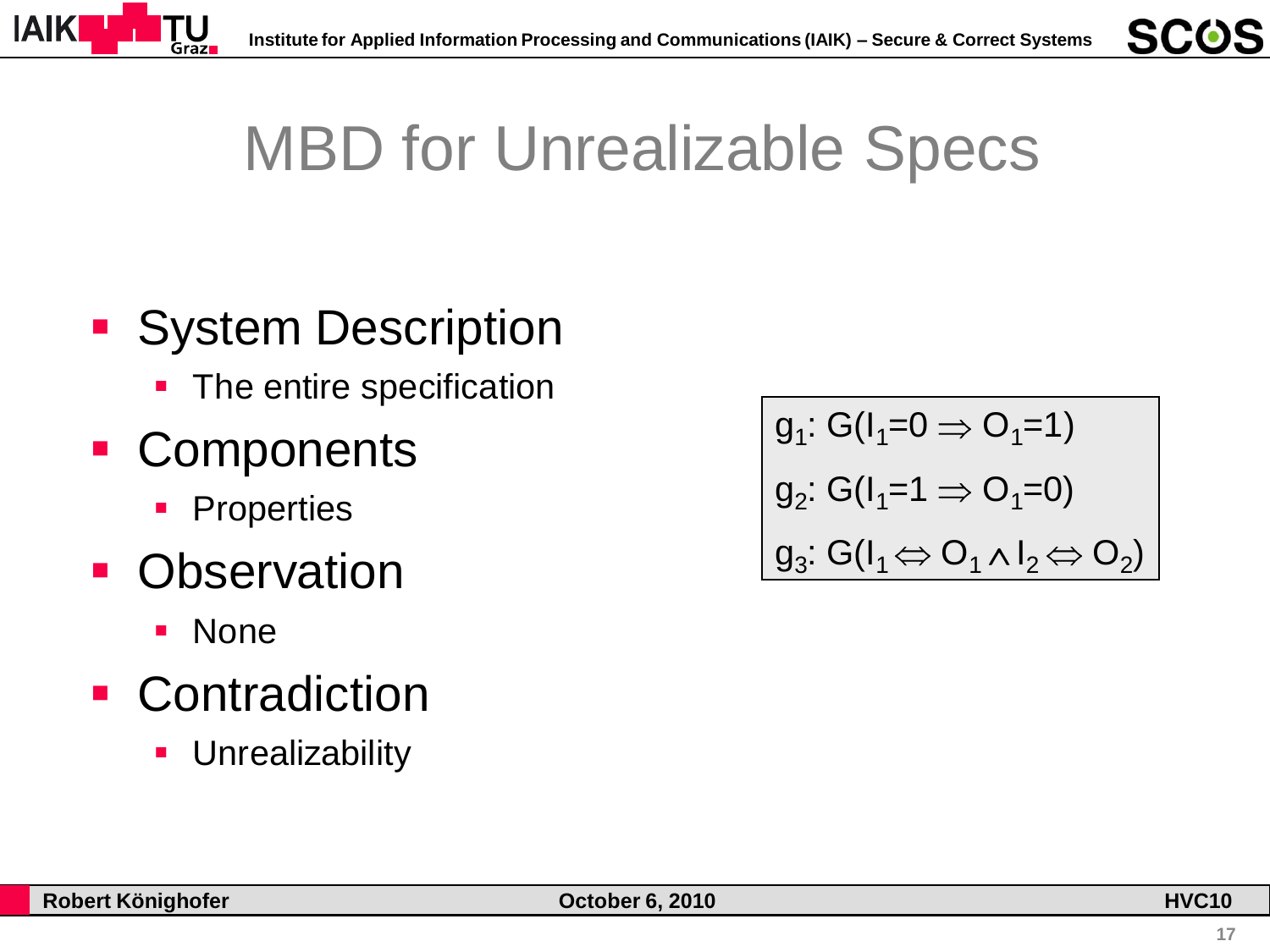



MBD for Unrealizable Specs: Conflicts and Diagnoses

**Specification**  $\varphi = \{g_1, \ldots, g_n\}$ 

#### **Conflicts:**

- A set  $C \subseteq \varphi$  of properties is a conflict iff C forms an unrealizable specification.
- $\blacksquare$  Minimal conflict  $\boldsymbol{=}$  minimal unrealizable core
- **Example:**  ${g_1, g_3}, {g_2, g_3}$

#### **Diagnoses:**

- A set  $\Delta \subseteq \varphi$  of properties is a diagnosis iff  $\Delta$  is a minimal set such that  $\varphi \setminus \Delta$  is realizable
- **Example:**  ${g_3}, {g_1}, {g_2}$
- **Properties of**  $\Delta$  **can be modified in such a way** that the spec becomes realizable.

$$
g_1: G(I_1=0 \Rightarrow O_1=1)
$$
  
\n
$$
g_2: G(I_1=1 \Rightarrow O_1=0)
$$
  
\n
$$
g_3: G(I_1 \Leftrightarrow O_1 \wedge I_2 \Leftrightarrow O_2)
$$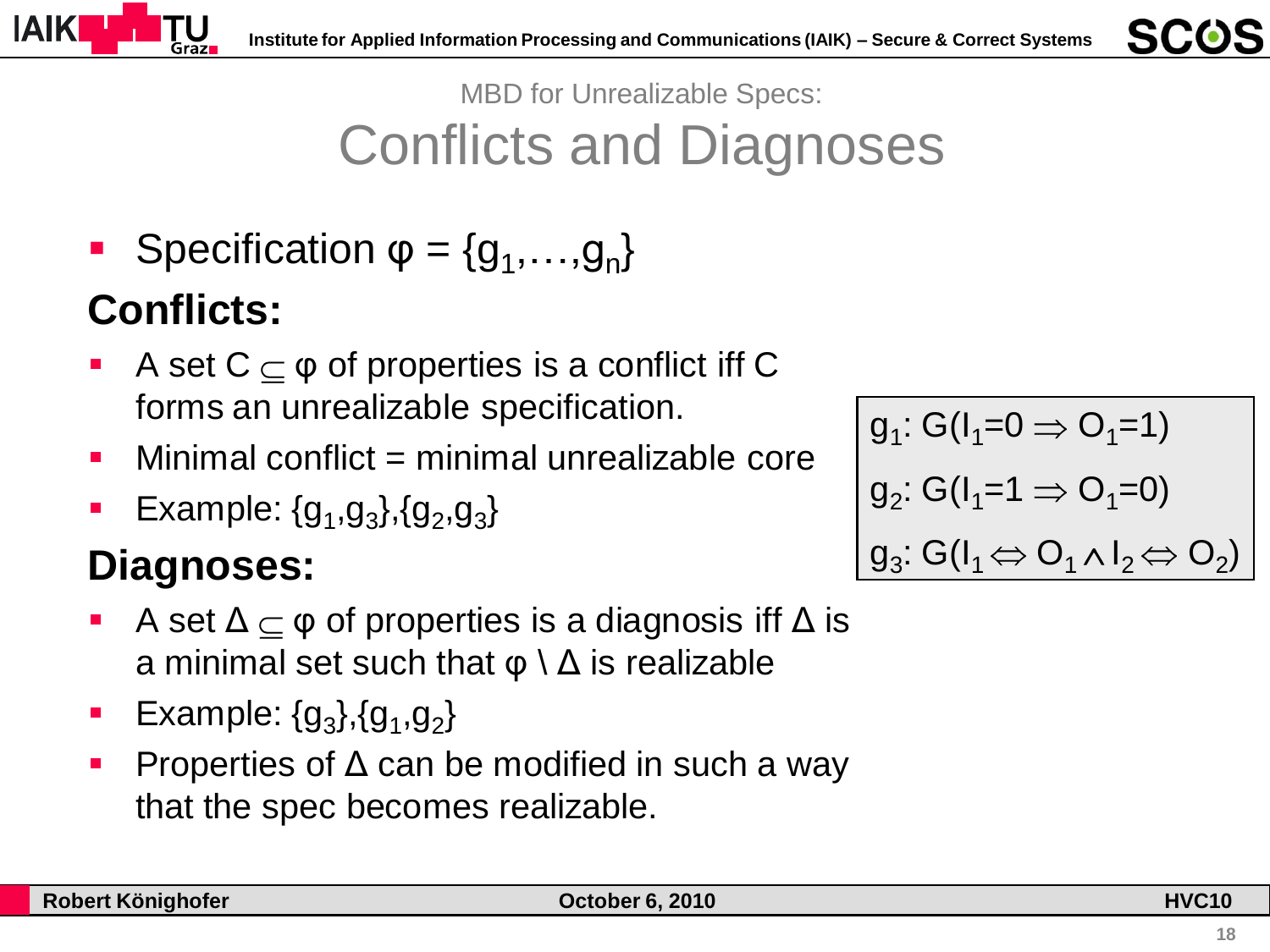

MBD for Unrealizable Specs: Diagnosis Computation

- Compute minimal unrealizable cores
	- Procedure that checks for realizability
	- Minimization algorithm
- **Hitting set tree algorithm of [Reiter87]**
- What we have now:

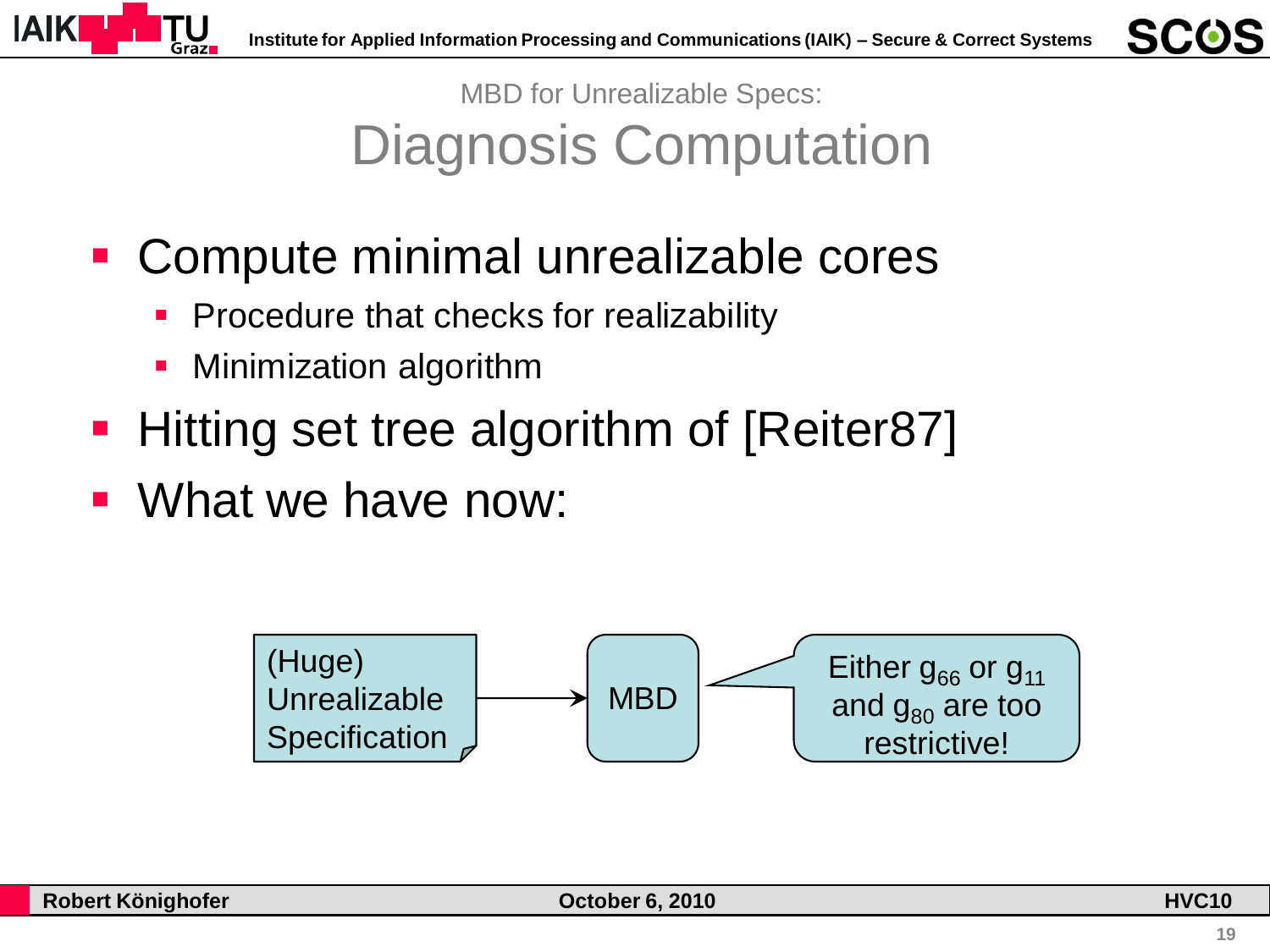

MBD for Unrealizable Specs: Diagnosing Outputs

- Outputs as components
- Diagnosis =
	- Set of outputs that can be less restricted to make the spec realizable
	- … that may be over-constrained
- Need to remove restrictions on certain outputs
	- Existential quantification from properties
- Combination: Properties and Outputs
	- 2-Dimensional error localization:

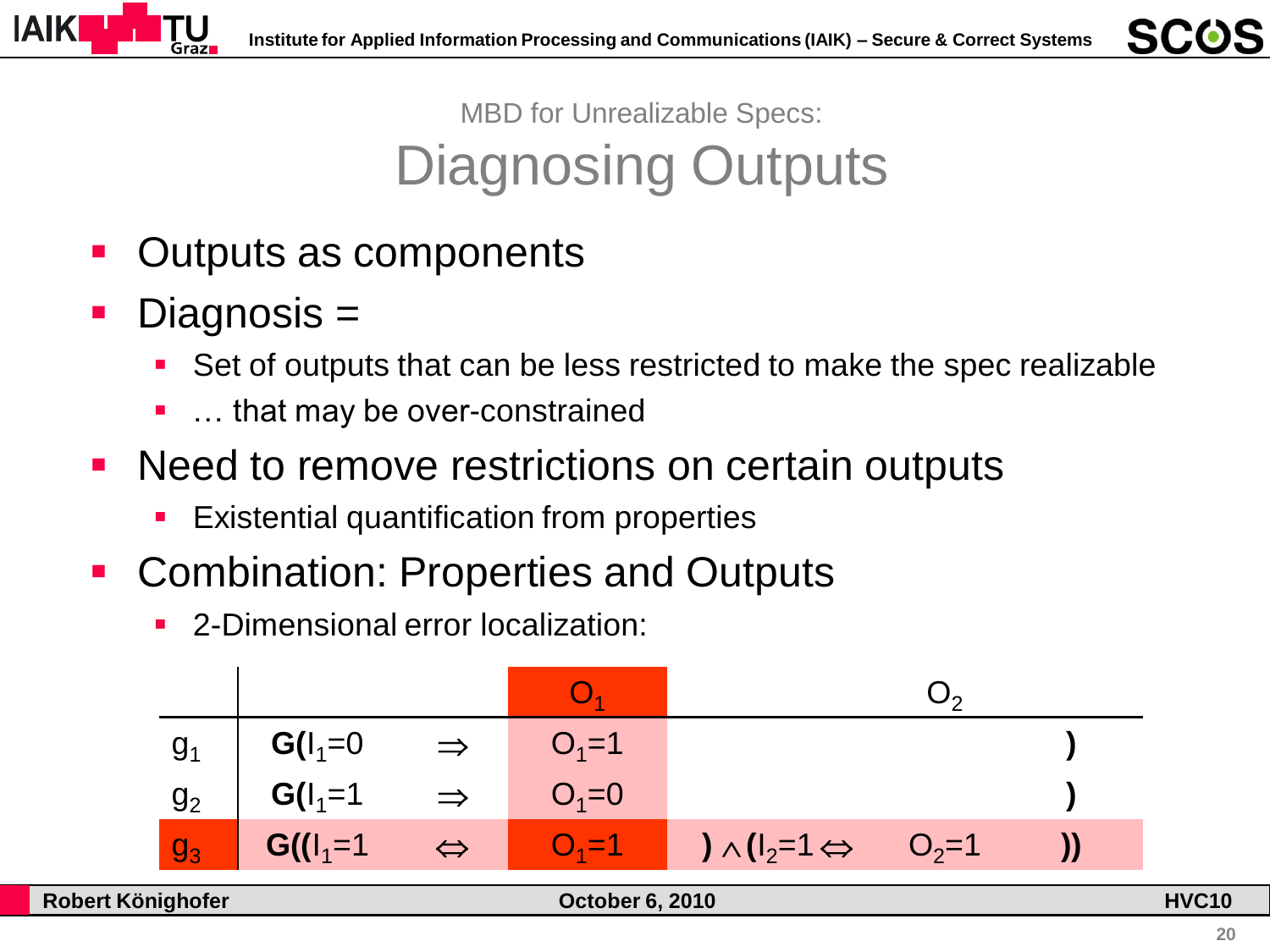

MBD for Unrealizable Specs: Performance

- MBD is expensive
	- Many unrealizable cores
	- Many realizability checks
- **Performance Optimizations** 
	- **Under- and Over-approximations of realizability**
	- 2-Step approach for unrealizable core computation:

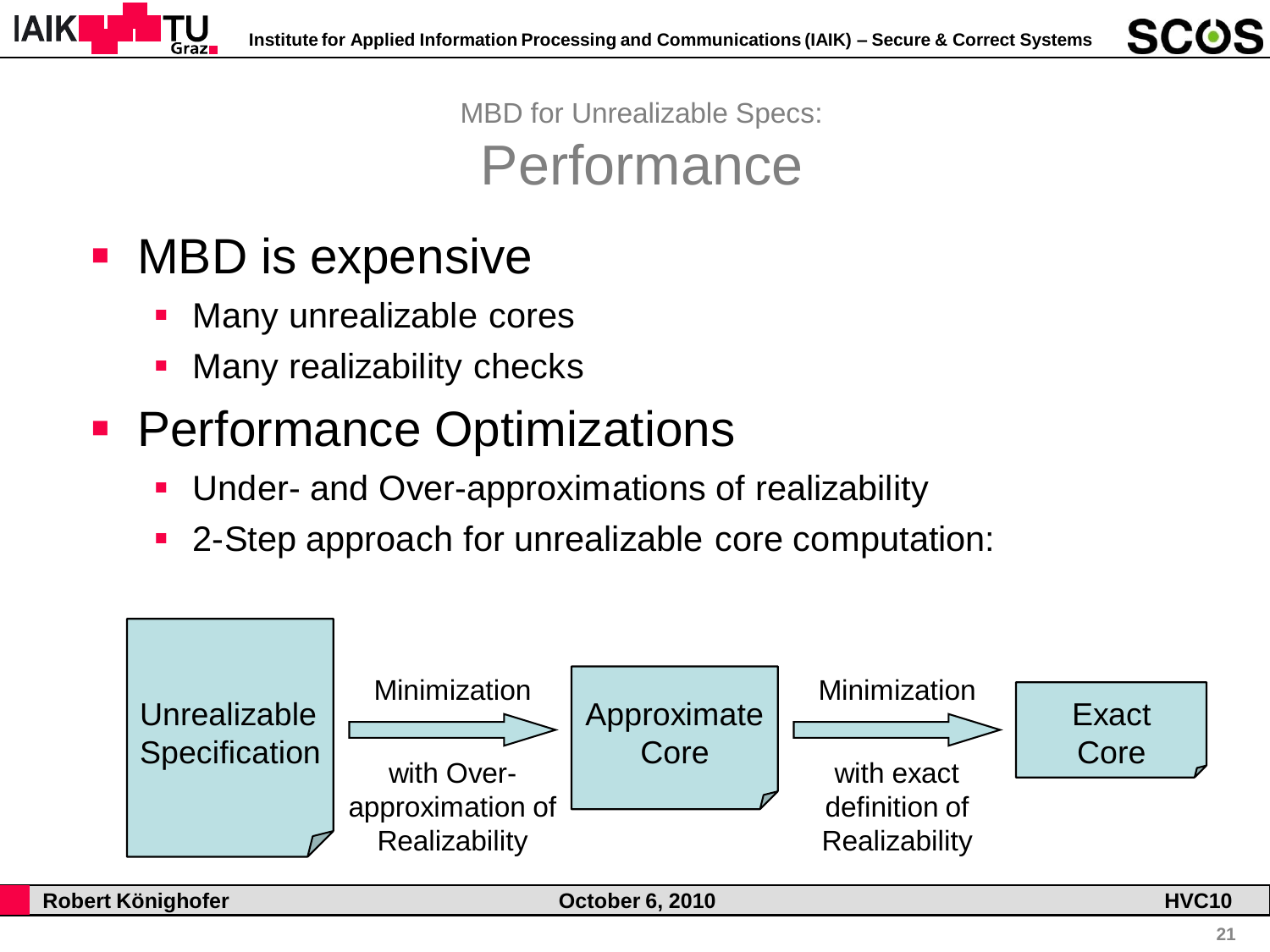



- Implemented in RATSY
- For GR(1) specifications
	- 22 to 218 signals
	- 90 to 6004 properties
- MBD is more precise than a single core
- MBD is more expensive than a single core
- **Performance optimizations are effective**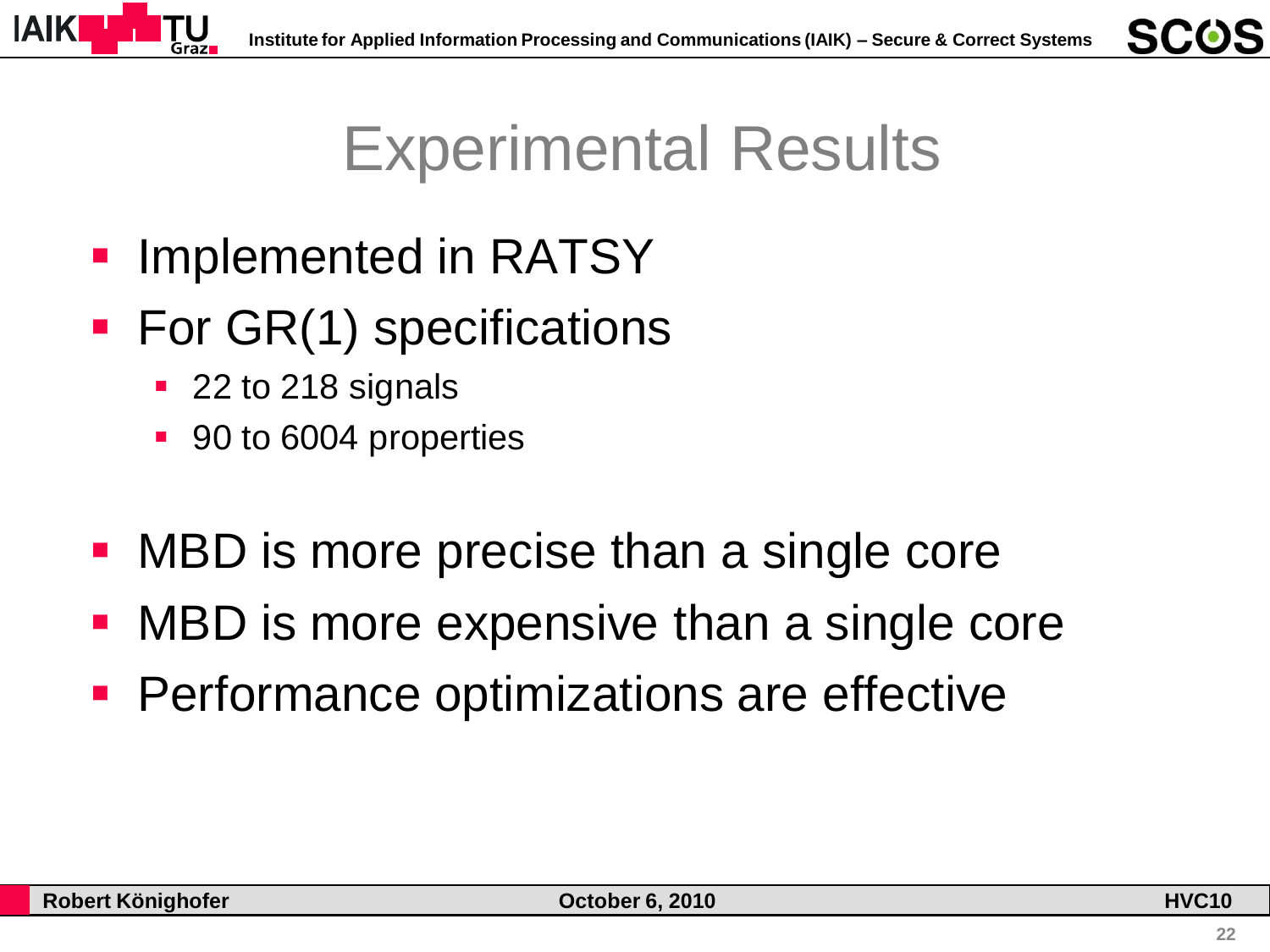



# Improvement in the Precision

**NBD produces 40% less fault candidates** 

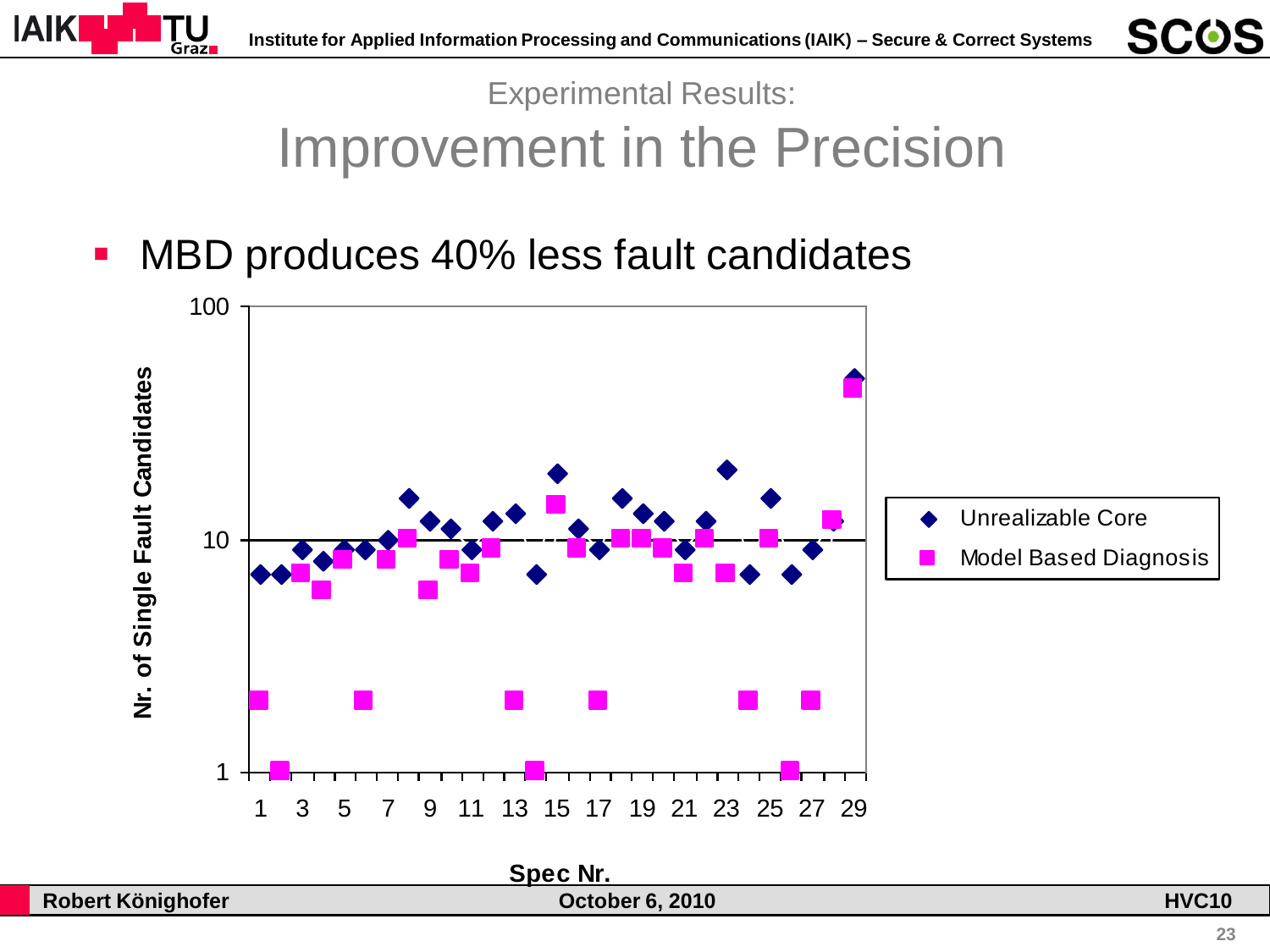

# Improvement in the Precision: Example

#### **Entire Specification:**

67 Guarantees

15 Outputs

Unrealizable **Specification**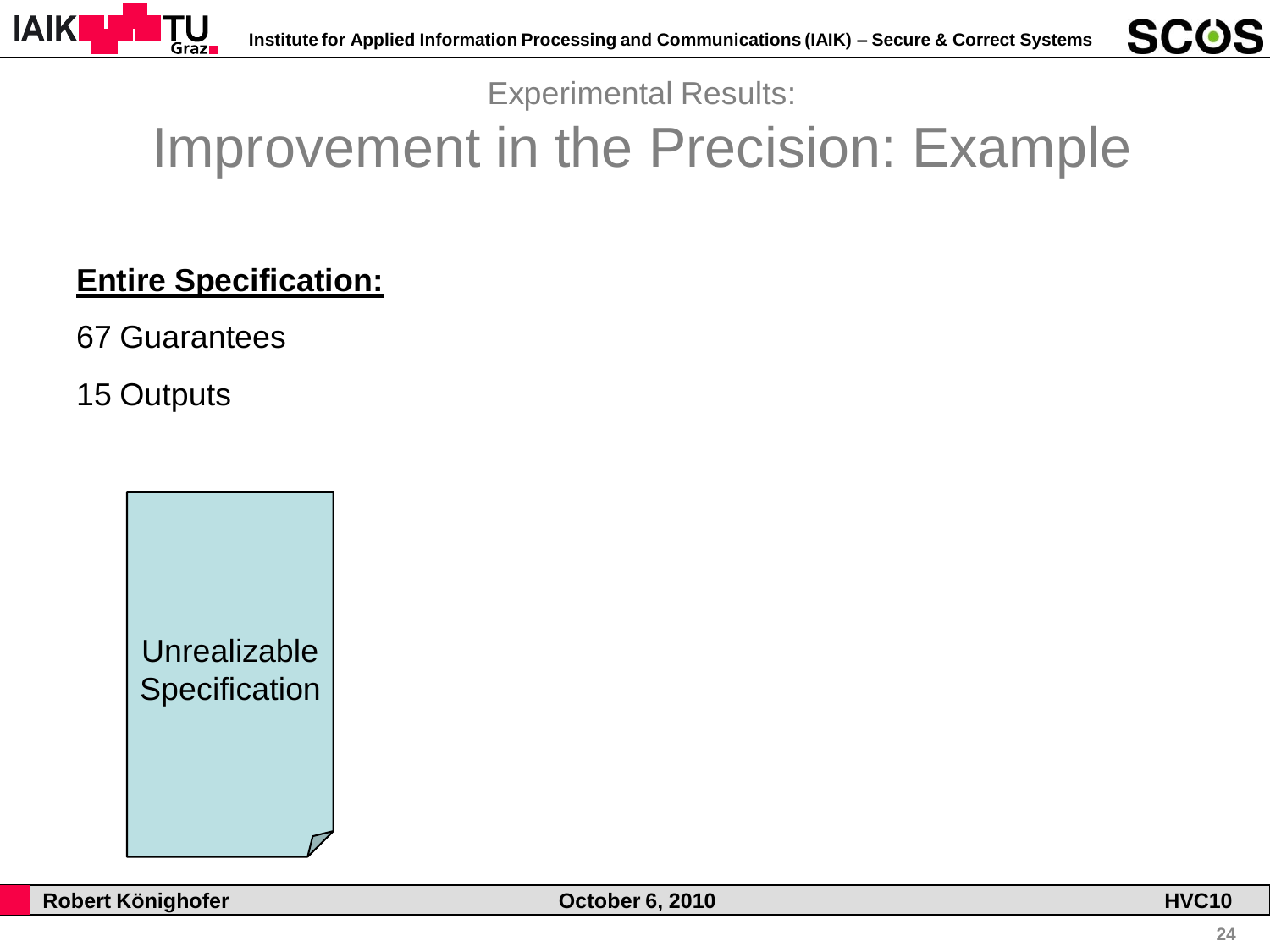

# Improvement in the Precision: Example

**Entire Specification:**

#### **Unrealizable Core:**

67 Guarantees

6 Guarantees

3 Outputs

15 Outputs

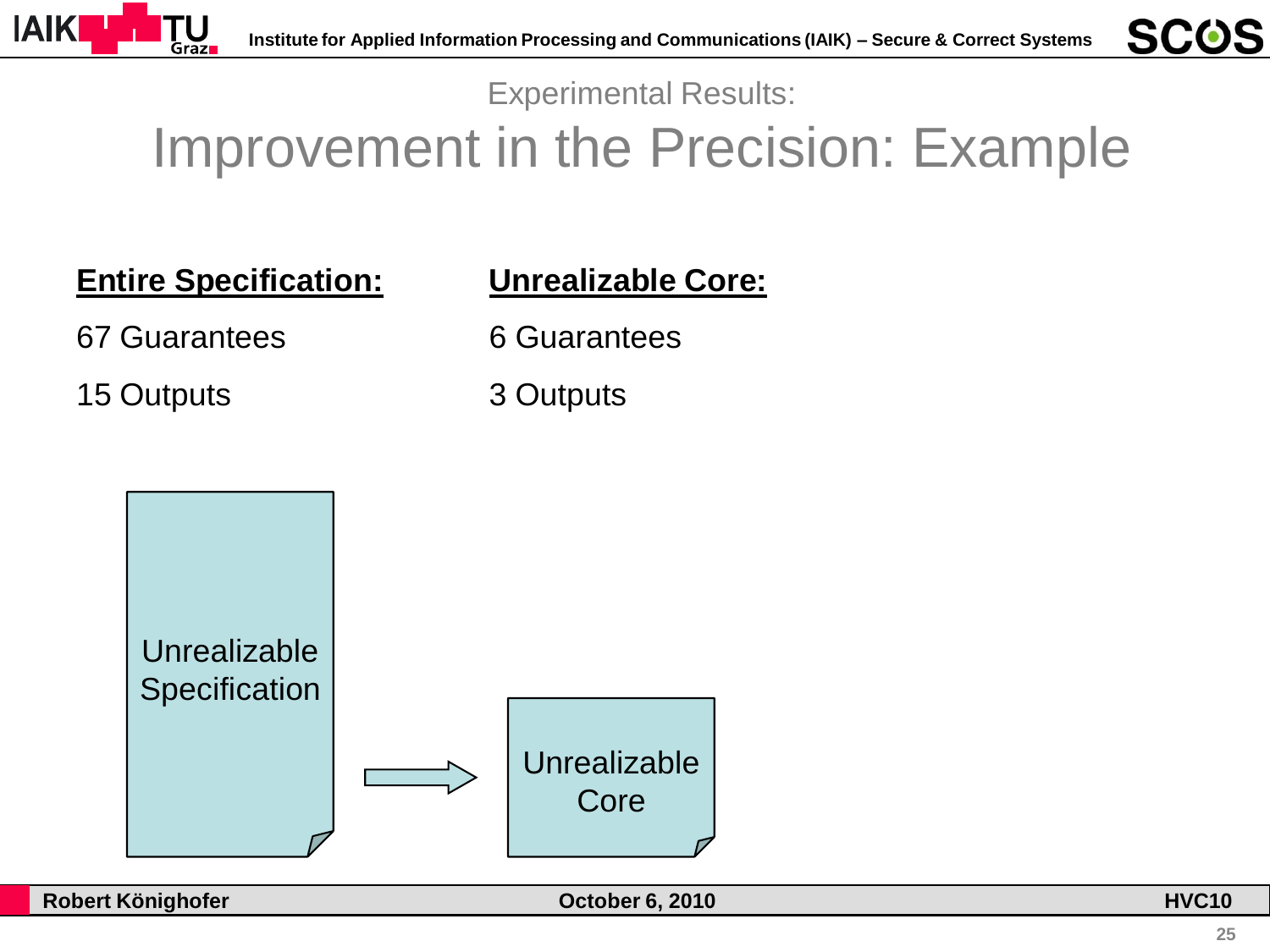

# Improvement in the Precision: Example

**Entire Specification:**

67 Guarantees

15 Outputs

**Unrealizable Core:**

6 Guarantees

3 Outputs

**Single-Fault Diagnoses:**

1 Guarantee

1 Output

Exactly the guarantee we introduced as error!



**Robert Könighofer October 6, 2010 HVC10**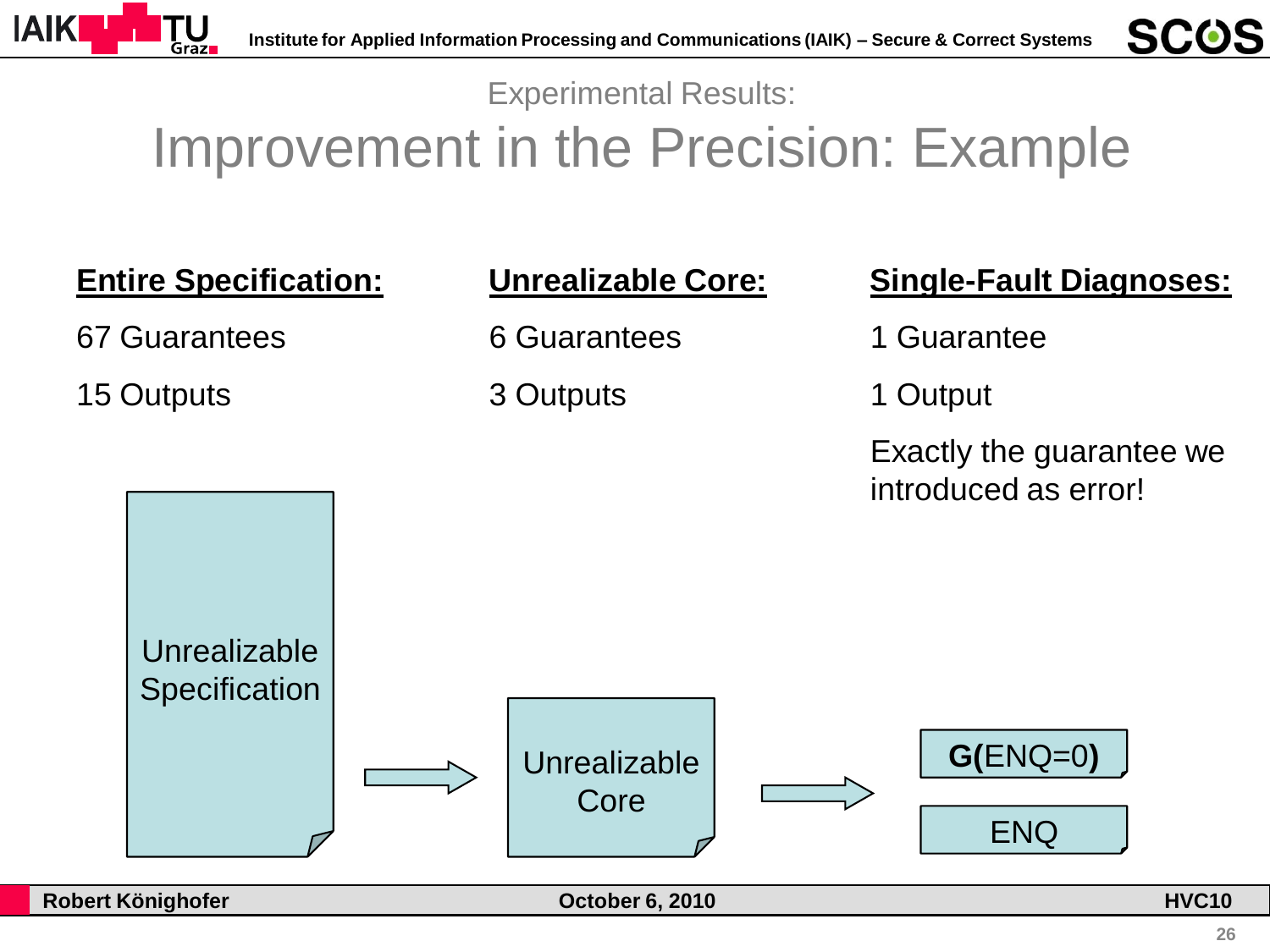

Experimental Results: Computation Time

- **Single Fault Diagnosis with MBD is 5 times slower**
- Optimizations give a speedup of factor 2.7

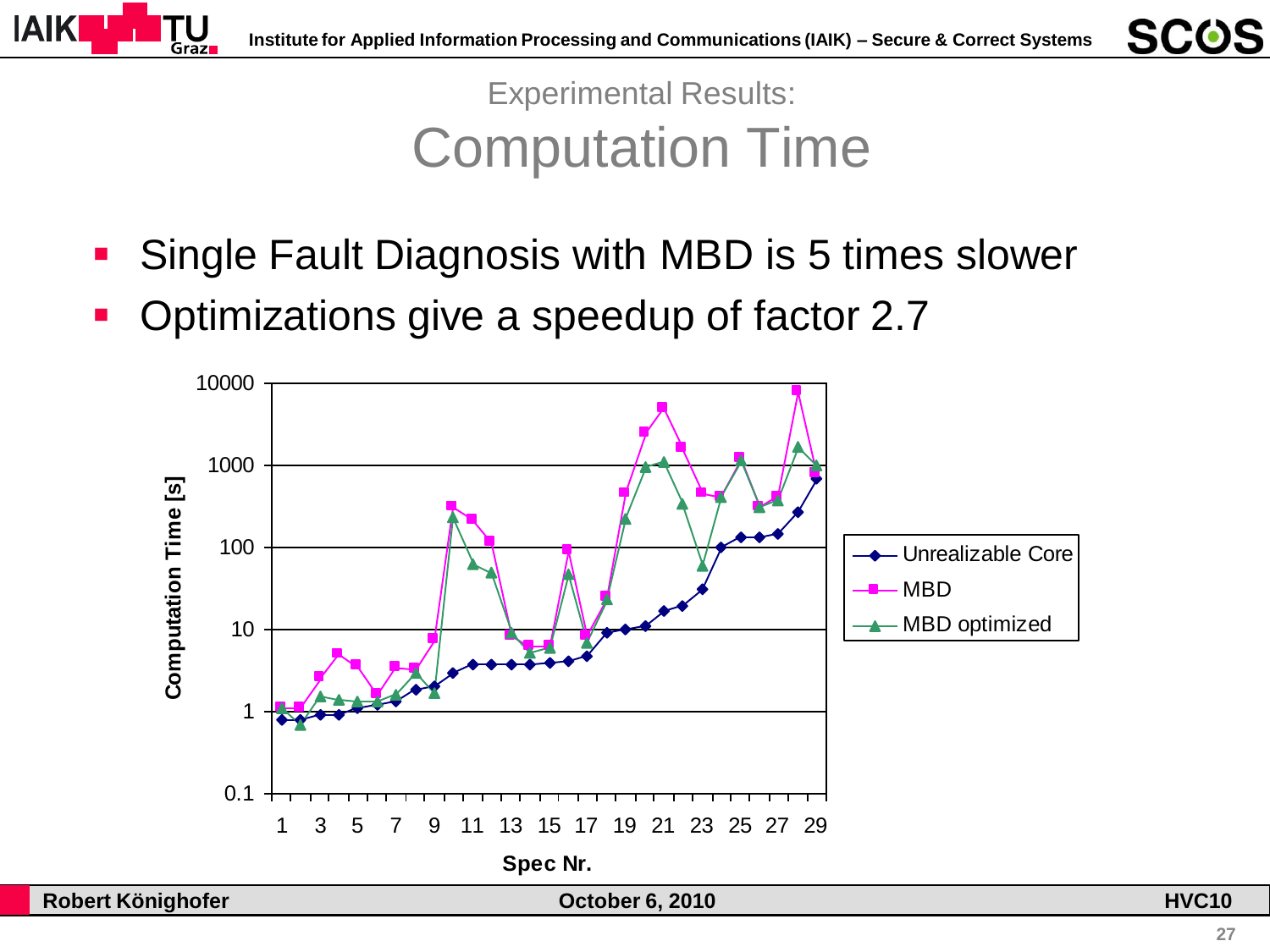

# Conclusion

- **How to apply MBD to debug unrealizability**
- Combined existing techniques in a new way
- **Performance optimizations with approximations** of realizability are effective
- Compared to unrealizable cores:
	- More precise
	- More expensive
- Other applications:
	- Debug unsatisfiable formula in a SAT-Solver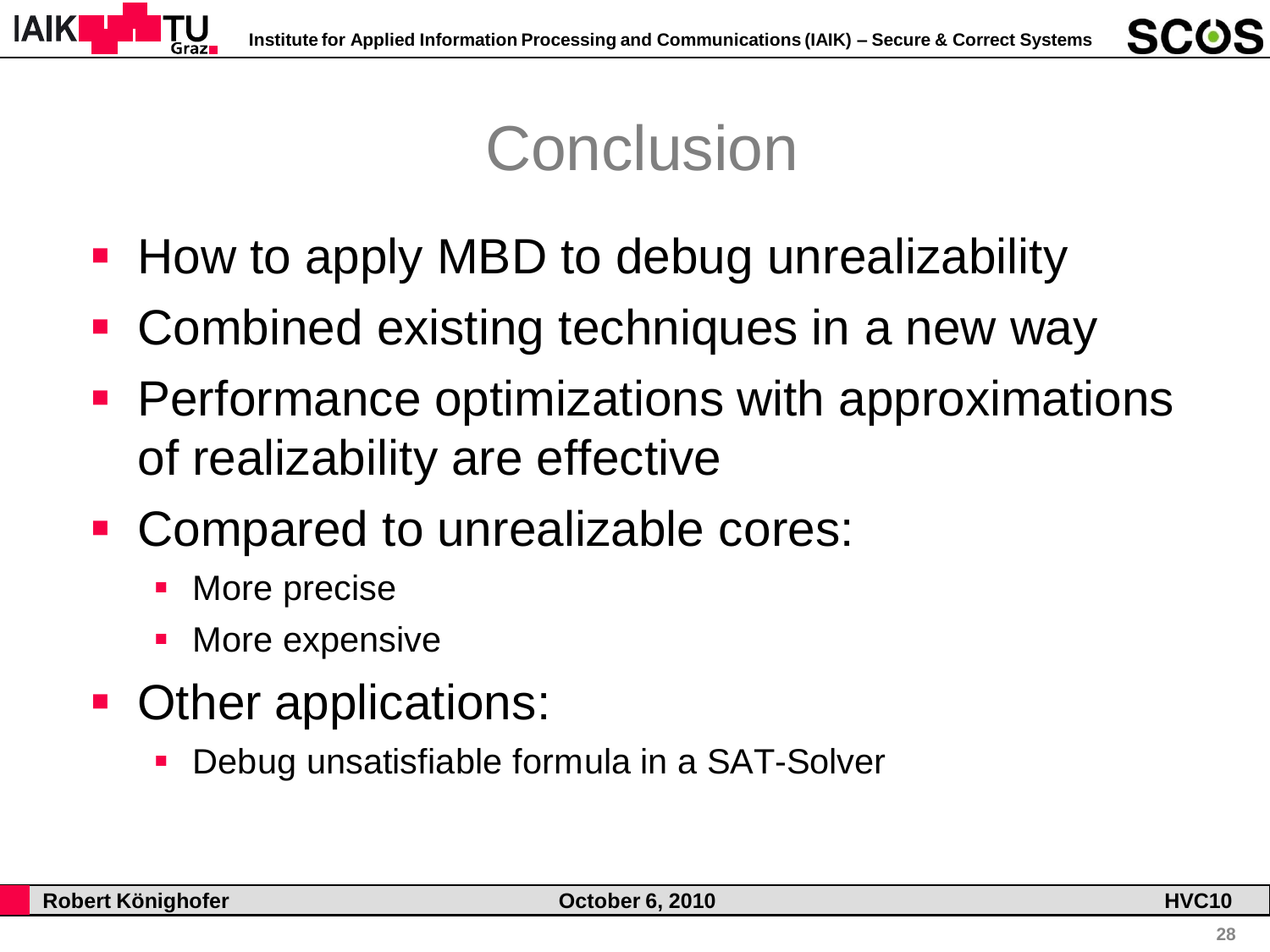



# Questions/Discussion

#### ... thank you for your attention!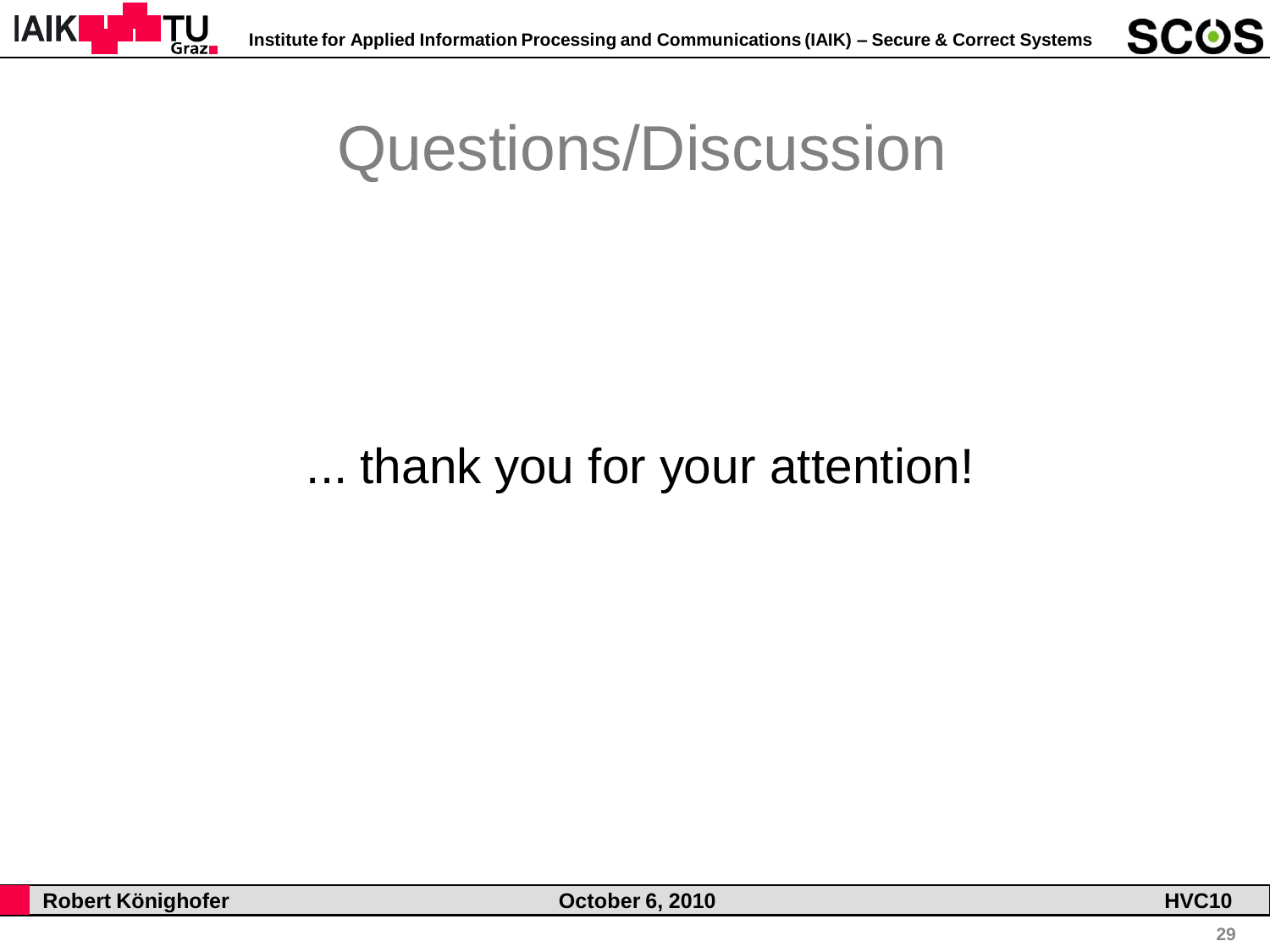

## **Literature**

- [Cimatti08] A. Cimatti, M. Roveri, V. Schuppan, and A. Tchaltsev: "Diagnostic information for realizability", VMCAI, LNCS 4905, 2008.
- [Königh09] R. Könighofer, G. Hofferek, and R. Bloem: "Debugging Formal Specifications Using Simple Counterstrategies", FMCAD 2009
- [Reiter87] R. Reiter: "A theory of diagnosis from first principles", Artif. Intell. 32, 1 (Apr. 1987), 57-95.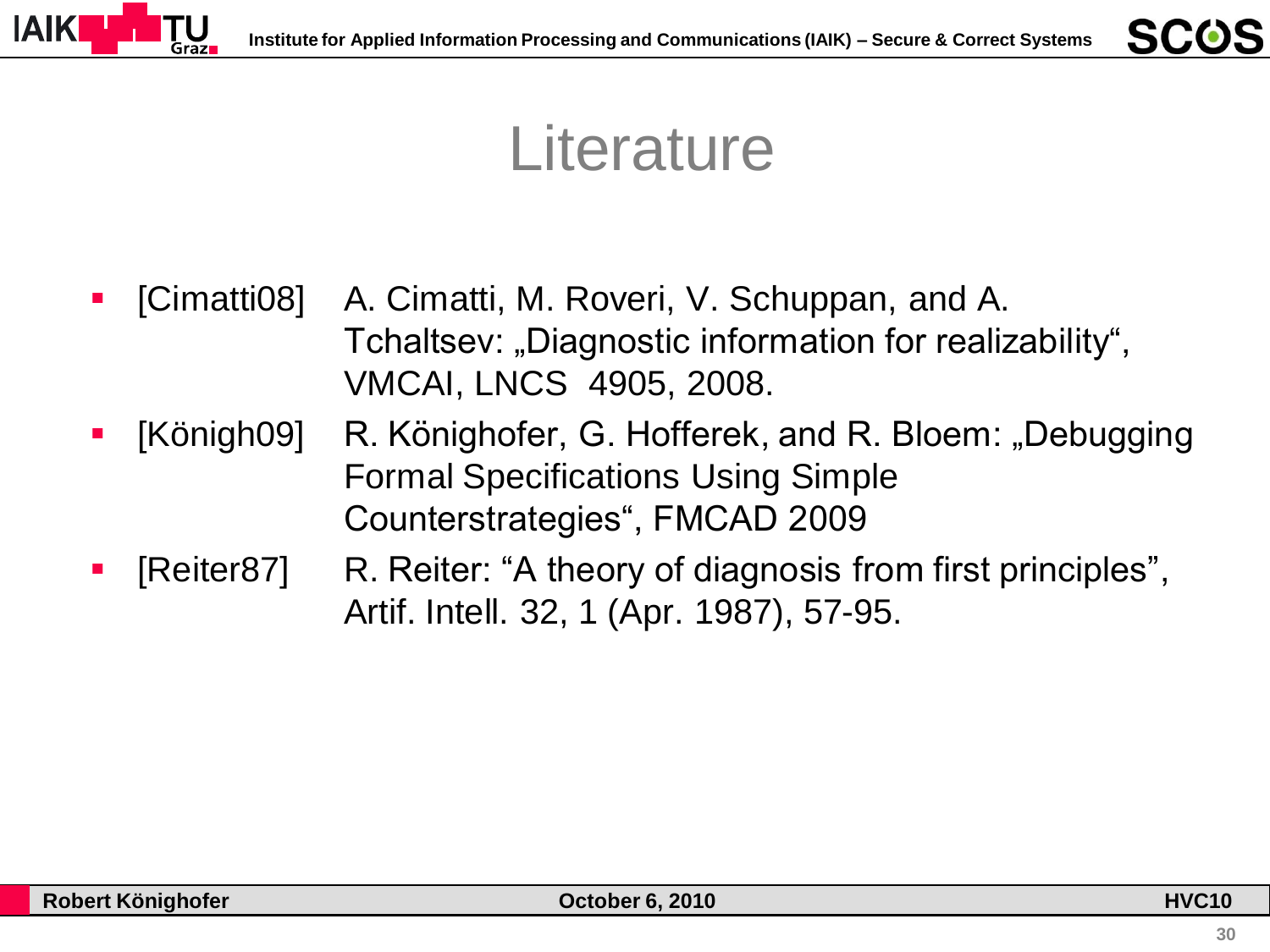

# Related Work on Debugging Unrealizability

- [Cimatti08]: Present an unrealizable core
- [Königh09]: Illustrate unrealizable core with simplified counterstrategy
- **This work: Compute fault candidates that can resolve all** unrealizable cores
- Can be combined:

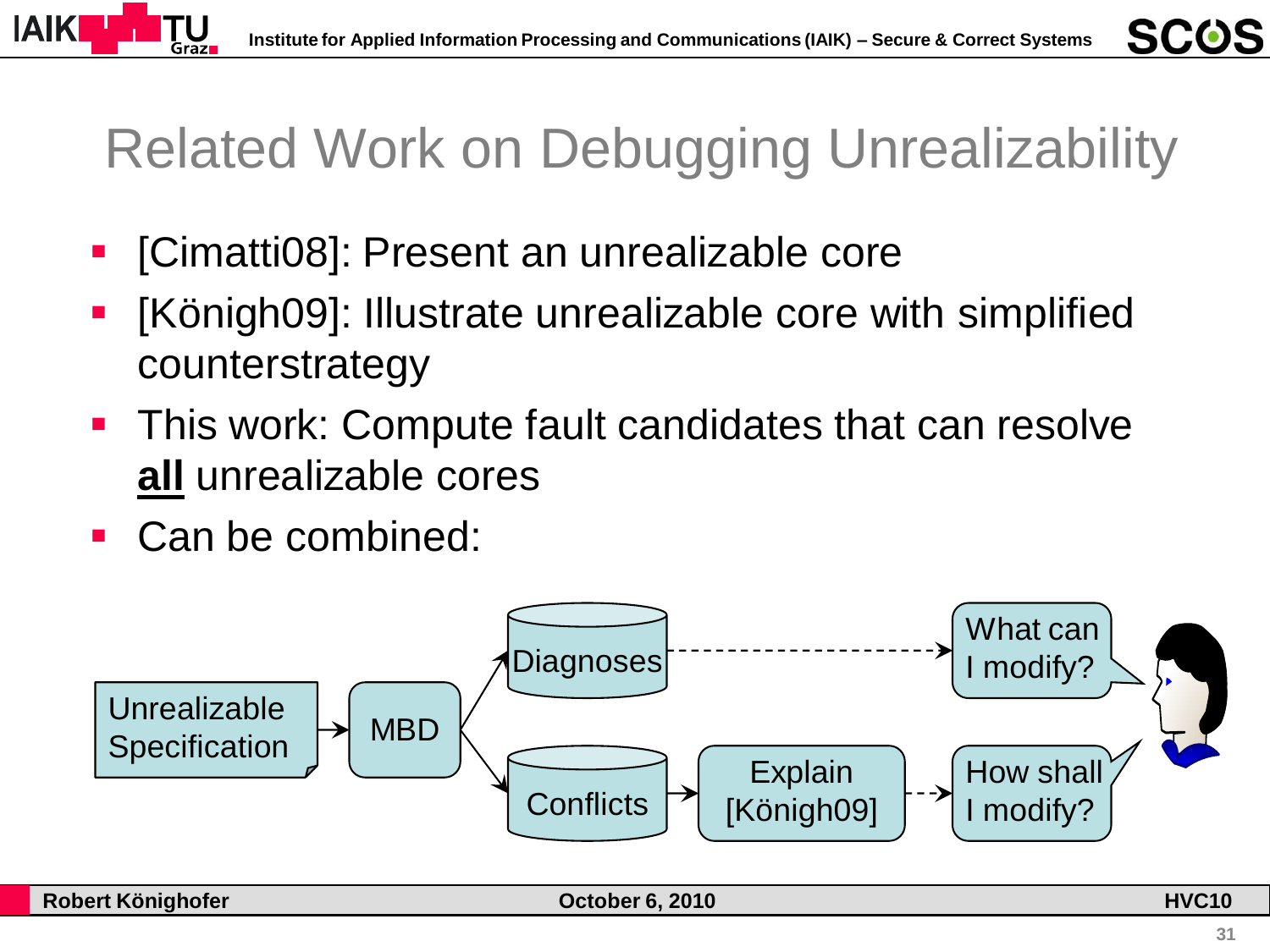

# Approximations of Realizability







**SCOS**